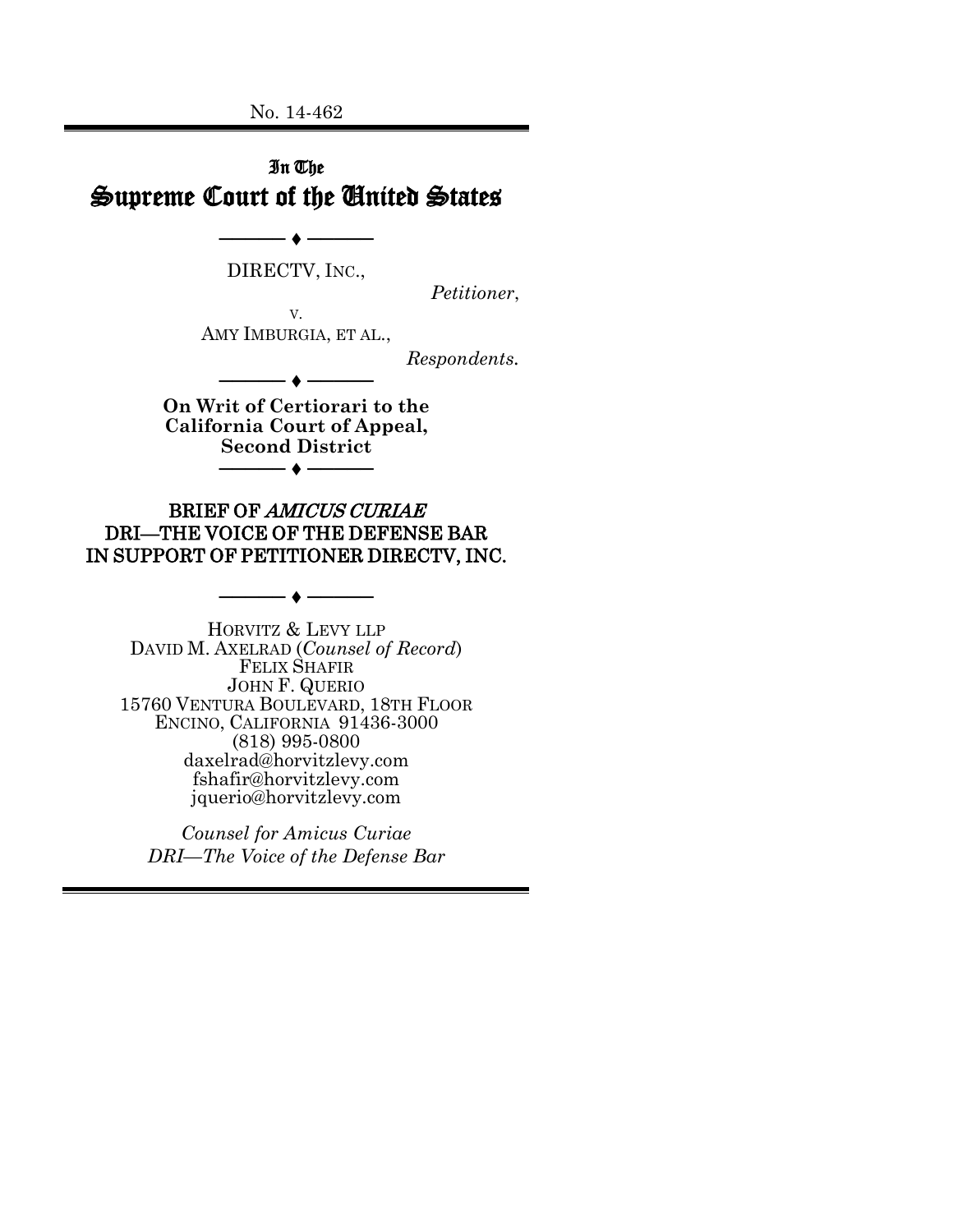i

## **TABLE OF CONTENTS**

# **Page**

| INTEREST OF AMICUS CURIAE  1                                                                                                                                                                                                                                                                                            |
|-------------------------------------------------------------------------------------------------------------------------------------------------------------------------------------------------------------------------------------------------------------------------------------------------------------------------|
|                                                                                                                                                                                                                                                                                                                         |
|                                                                                                                                                                                                                                                                                                                         |
| I.<br>THE CALIFORNIA SUPREME COURT<br>HAS LONG RESISTED THE FAA'S                                                                                                                                                                                                                                                       |
| IN CONCEPCION AND ITALIAN<br>II.<br>COLORS, THIS COURT CLARIFIED<br>THE BROAD PREEMPTIVE SCOPE OF<br>THE FAA, CRITICIZED STATE COURT<br>EFFORTS TO RESIST ARBITRATION,<br>AND REJECTED THE COST OF<br>VINDICATING STATUTORY RIGHTS<br>IN ARBITRATION AS A REASON FOR<br>NOT ENFORCING CLASS<br>ARBITRATION WAIVERS.  12 |
| SINCE CONCEPCION, STATE COURTS<br>III.<br>HAVE CONTINUED TO RESIST THE<br>PREEMPTIVE EFFECT OF THE FAA 15                                                                                                                                                                                                               |
| IV.<br>THE CALIFORNIA COURT OF<br>APPEAL'S DECISION IN THIS CASE IS<br>SIMPLY THE LATEST ATTEMPT TO<br>EVADE CONCEPCION AND THE FAA 27                                                                                                                                                                                  |
|                                                                                                                                                                                                                                                                                                                         |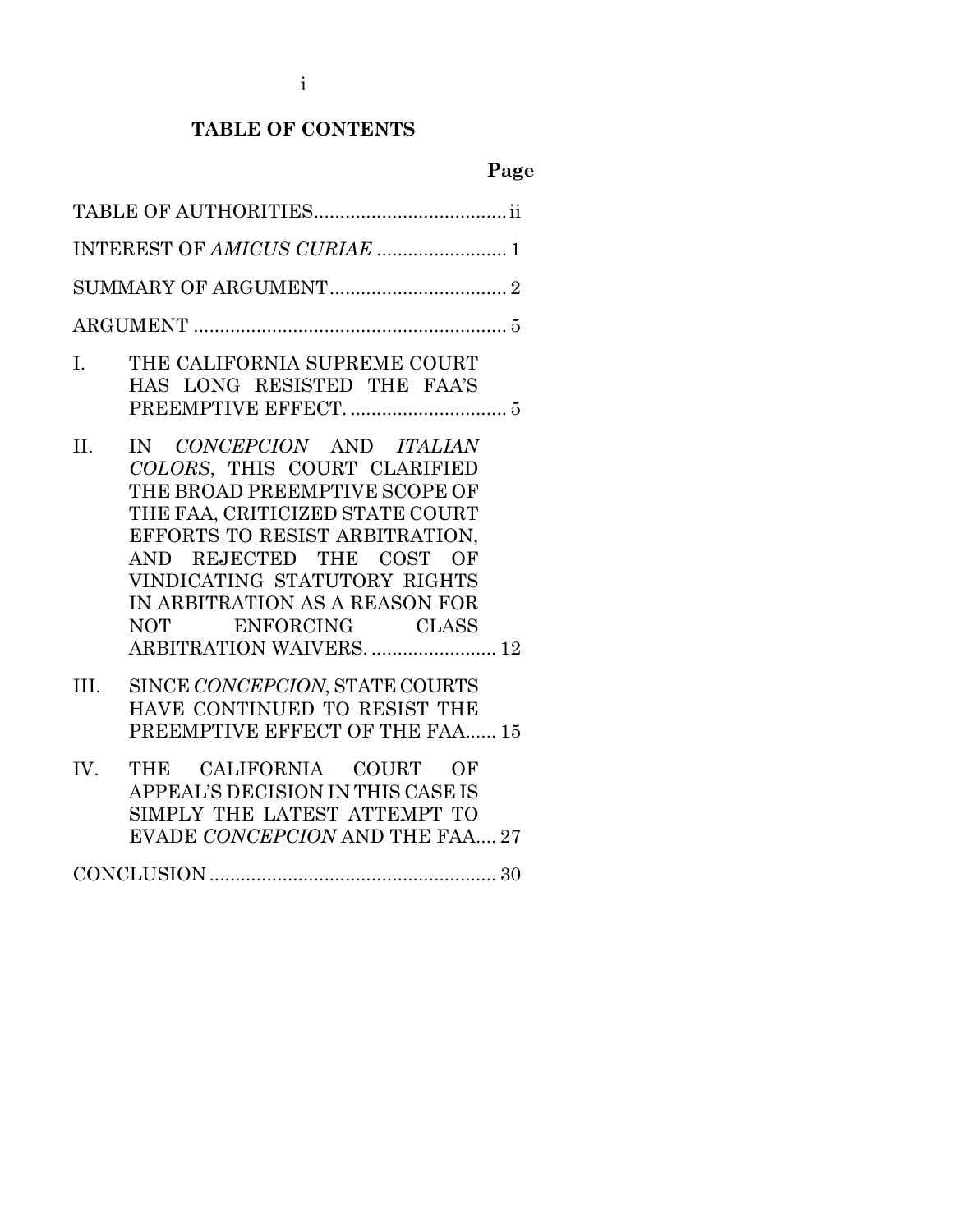#### **TABLE OF AUTHORITIES**

#### **Page(s)**

#### **Cases**

- *Am. Express Co. v. Italian Colors Rest.*, 570 U.S. \_\_, 133 S. Ct. 2304 (2013) ...........*passim*
- *Armendariz v. Foundation Health Psychcare Services, Inc.*, 24 Cal. 4th 83, 6 P.3d 669 (2000)............................................... 7, 8, 9, 10, 17
- *AT&T Mobility LLC v. Concepcion*, 563 U.S. \_\_, 131 S. Ct. 1740 (2011) ...........*passim*
- *Atalese v. U.S. Legal Services Group, L.P.*, 219 N.J. 430, 99 A.3d 306 (2014), *petition for cert. filed*, \_\_ U.S.L.W. \_\_ (U.S. Jan. 21, 2015) (No. 14-882) ..................... 26
- *Brewer v. Missouri Title Loans*, 364 S.W.3d 486 (Mo. 2012)......................... 24, 25
- *Broughton v. Cigna Healthplans of Cal.*, 21 Cal. 4th 1066, 988 P.2d 67 (1999) ......... 5, 6, 7
- *Coleman v. Prudential Bache Sec., Inc.*, 802 F.2d 1350 (11th Cir. 1986)......................... 19
- *Cruz v. PacifiCare Health Sys., Inc.*, 30 Cal. 4th 303, 66 P.3d 1157 (2003) ................. 6
- *Discover Bank v. Superior Court*, 36 Cal. 4th 148, 113 P.3d 1100 (2005)........................................... 9, 10, 11, 13, 28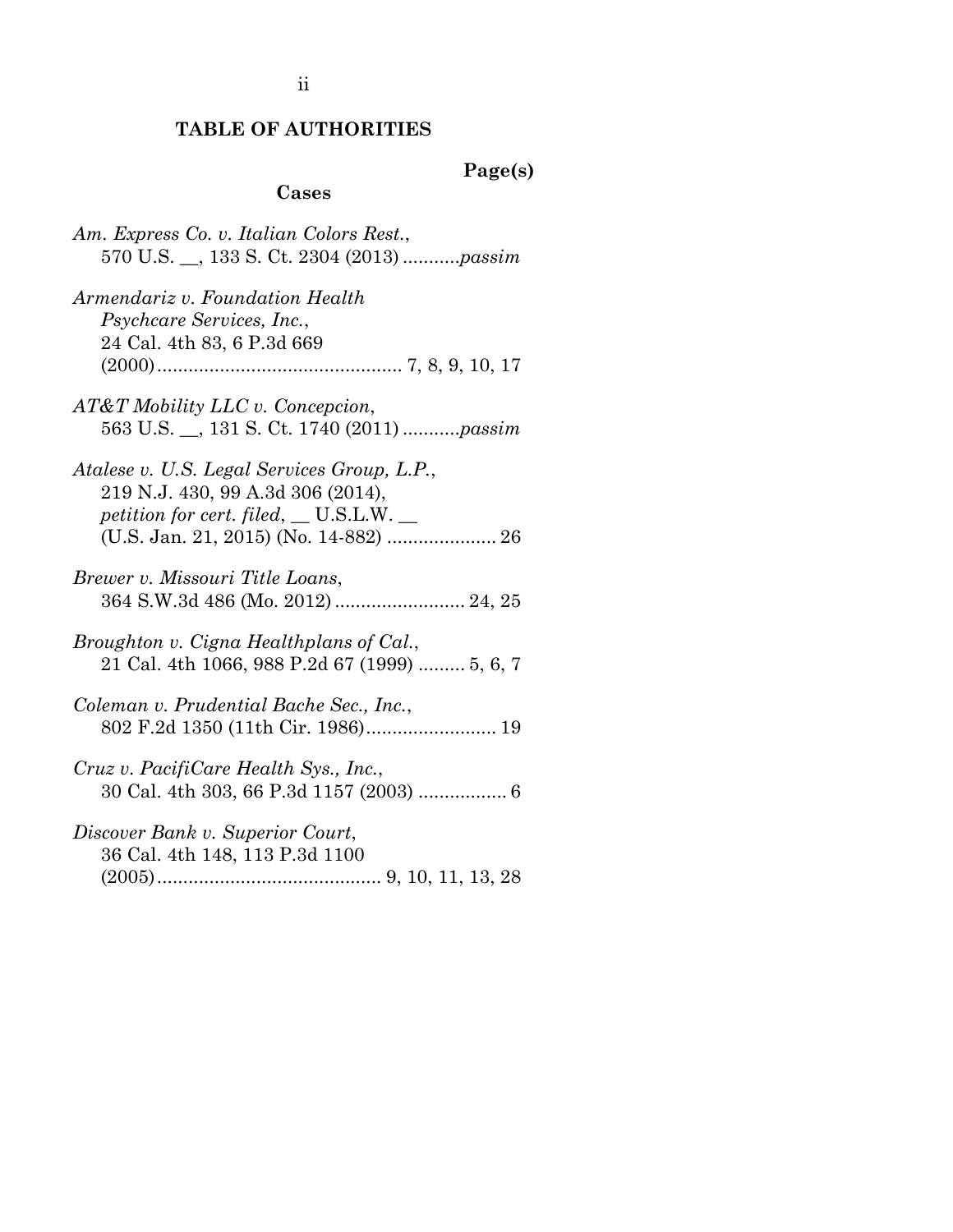| Ex parte McNaughton,                                                                             |
|--------------------------------------------------------------------------------------------------|
| Ferguson v. Corinthian Colls., Inc.,                                                             |
| Fid. Fed. Sav. & Loan Ass'n v. de la Cuesta,                                                     |
| Gandee v. LDL Freedom Enterprises, Inc.,<br>176 Wash. 2d 598, 293 P.3d 1197 (2013)  23, 24       |
| Gentry v. Superior Court,<br>42 Cal. 4th 443, 165 P.3d 556 (2007)  10, 11, 20                    |
| Gilmer v. Interstate/Johnson Lane Corp.,                                                         |
| Hauenstein v. Lynham,                                                                            |
| In re Am. Express Merchs.' Litig.,<br>667 F.3d 204 (2d Cir. 2012)  14                            |
| Iskanian v. CLS Transportation Los Angeles, LLC,<br>59 Cal. 4th 348, 327 P.3d 129 (2014)  20, 21 |
| Kelker v. Geneva-Roth Ventures, Inc.,                                                            |
| Little v. Auto Stiegler, Inc.,<br>29 Cal. 4th 1064, 63 P.3d 979 (2003)  8, 9, 10                 |
| Marmet Health Care Ctr., Inc. v. Brown,<br>565 U.S. __, 132 S. Ct. 1201 (2012)                   |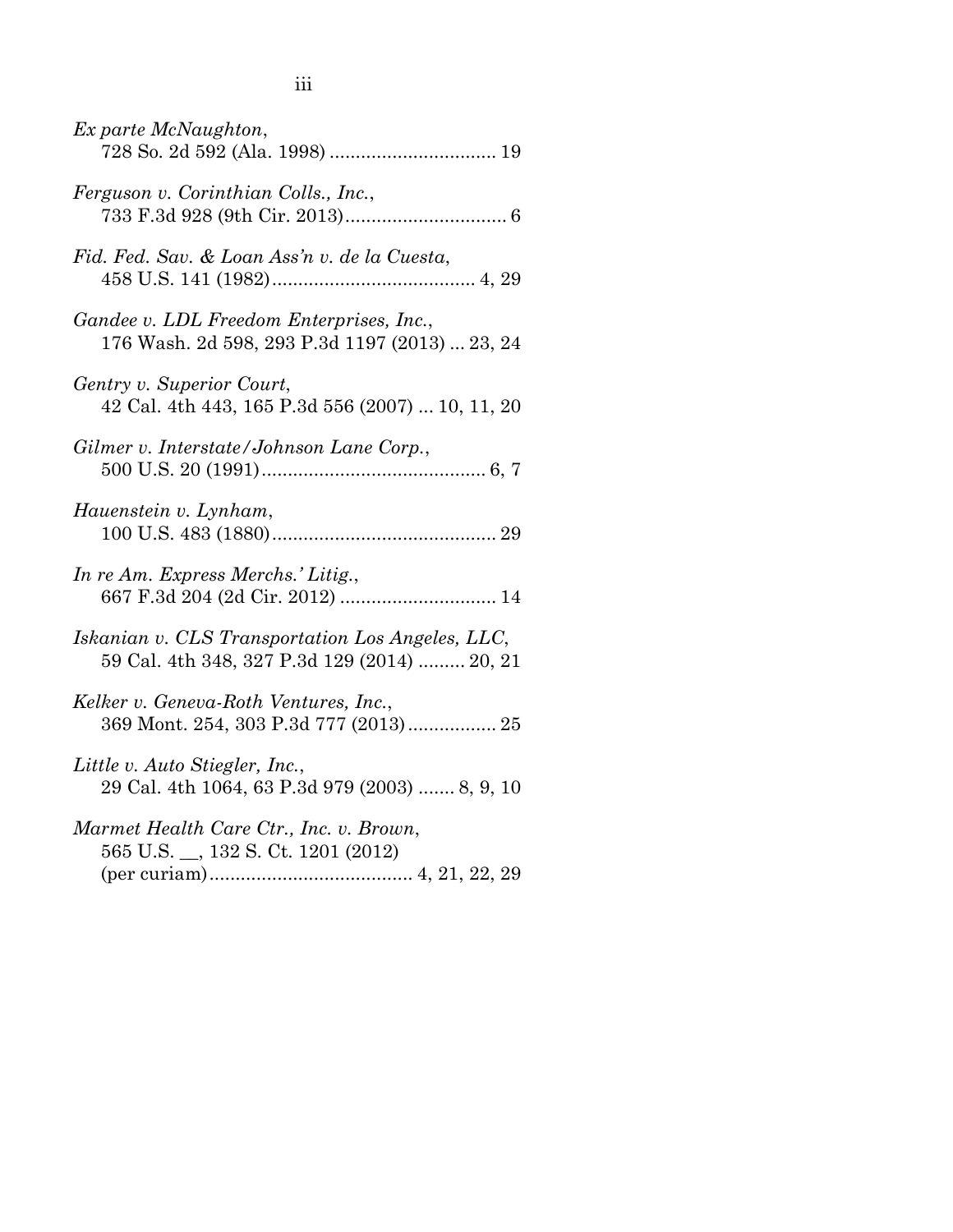| I |  |
|---|--|
| w |  |

| Mitsubishi Motors Corp. v.<br>Soler Chrysler-Plymouth, Inc.,                                   |
|------------------------------------------------------------------------------------------------|
| Morales v. Sun Constructors, Inc.,                                                             |
| Mortensen v. Bresnan Commc'ns, LLC,                                                            |
| Murphy v. DIRECTV, Inc.,                                                                       |
| Nitro-Lift Techs., L.L.C. v. Howard,<br>568 U.S. __, 133 S. Ct. 500 (2012)                     |
| Perry v. Thomas,                                                                               |
| Reed Elsevier, Inc. ex rel. LexisNexis Div.<br>v. Crockett,<br>734 F.3d 594 (6th Cir. 2013) 19 |
| Schnuerle v. Insight Communications Co.,                                                       |
| Shearson/Am. Express, Inc. v. McMahon,                                                         |
| Sonic-Calabasas A, Inc. v. Moreno (Sonic I),<br>51 Cal. 4th 659, 247 P.3d 130 (2011)  11, 16   |
| Sonic-Calabasas A, Inc. v. Moreno,                                                             |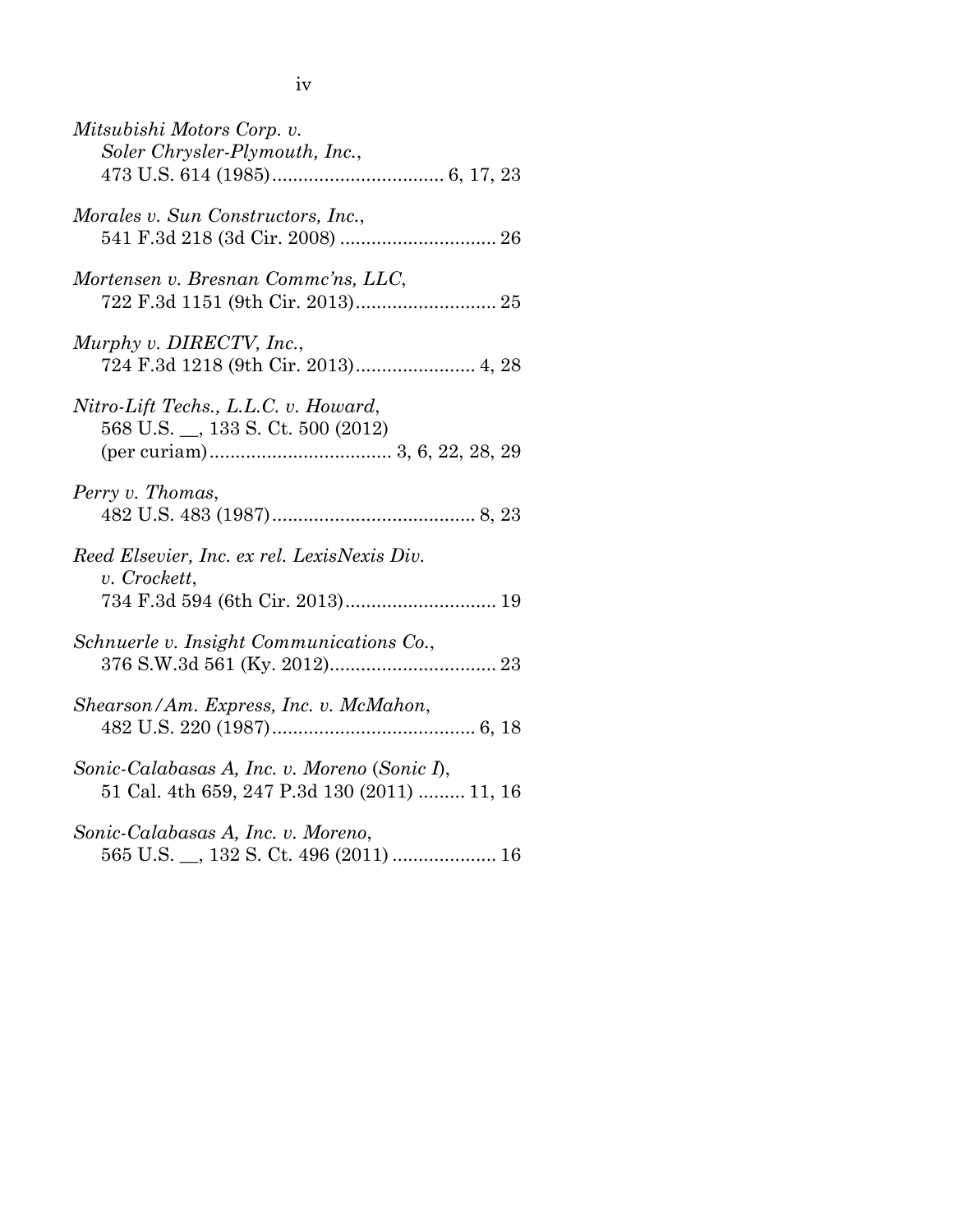| î, |
|----|
| I  |

| Sonic-Calabasas A, Inc. v. Moreno (Sonic II),<br>57 Cal. 4th 1109, 311 P.3d 184 |  |  |  |
|---------------------------------------------------------------------------------|--|--|--|
|                                                                                 |  |  |  |
| Southland Corp. v. Keating,                                                     |  |  |  |
| Sutherland v. Ernst & Young LLP,<br>847 F. Supp. 2d 528 (S.D.N.Y. 2012),        |  |  |  |
| Testa v. Katt,                                                                  |  |  |  |
| THI of N.M. at Hobbs Ctr., LLC v. Patton,                                       |  |  |  |
| Truly Nolen of Am. v. Superior Court,<br>208 Cal. App. 4th 487,                 |  |  |  |
| Constitutions                                                                   |  |  |  |

U.S. Const., art. VI, cl. 2 .......................................... 4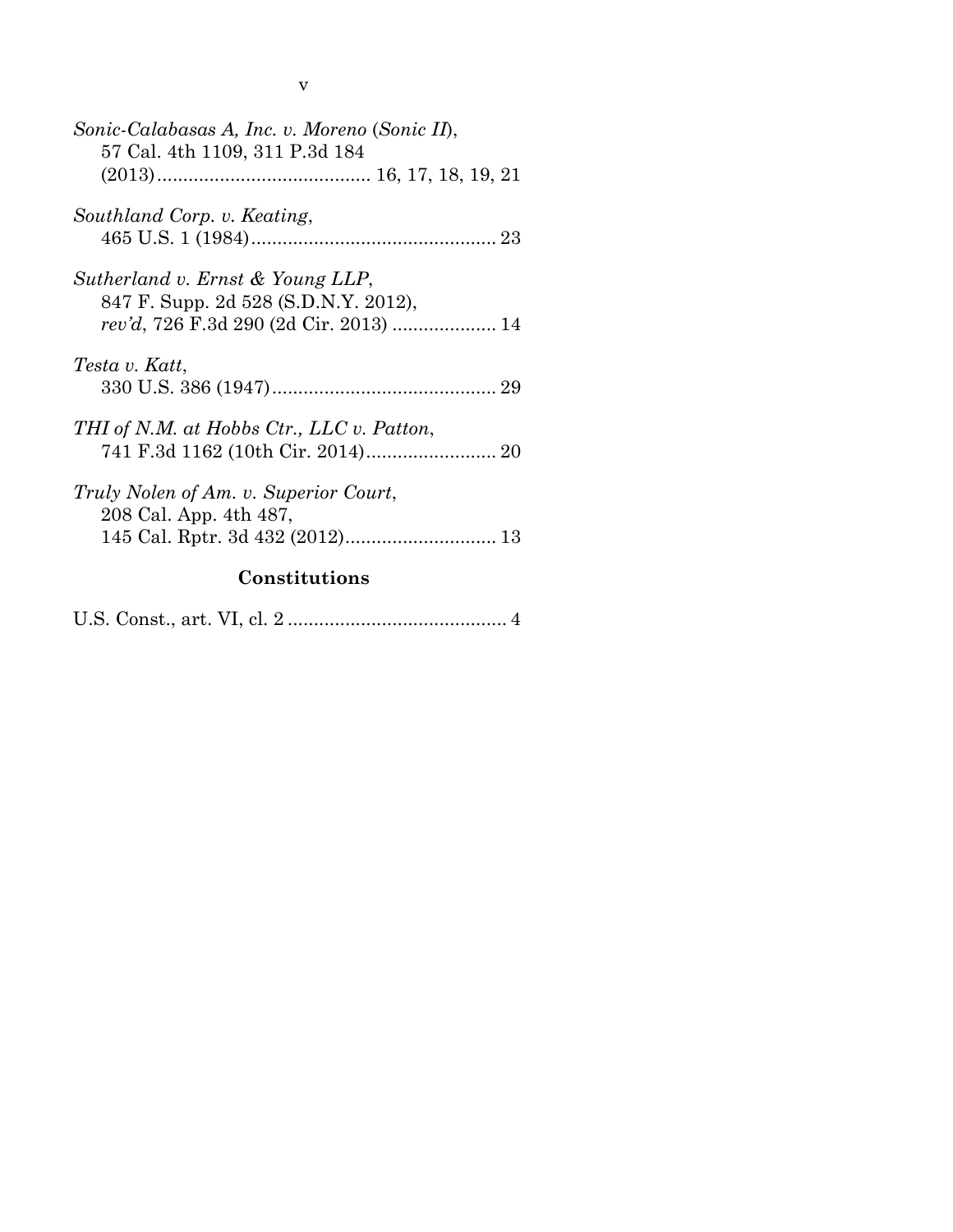#### **INTEREST OF** *AMICUS CURIAE[1](#page-6-0)*

*Amicus curiae* DRI—the Voice of the Defense Bar (DRI) is an international organization that includes more than 21,000 members involved in the defense of civil litigation. DRI has long been a voice in the ongoing effort to make the civil justice system more fair and efficient. To that end, DRI regularly participates as *amicus curiae* in cases that raise issues of vital concern to its members, their clients, and the judicial system.

This case is of significant interest to DRI because its members routinely represent clients seeking to compel arbitration of claims brought under consumer protection, wage and hour, or other state laws that are subject to binding arbitration clauses. Accordingly, DRI's members are familiar with the common occurrence of state courts refusing to enforce arbitration clauses (including in class action litigation) because of state public policy, unconscionability principles, or other tenets of state law.

This case represents the latest in a long line of state court cases refusing to enforce the preemptive

<span id="page-6-0"></span> <sup>1</sup> This brief was authored by *amicus curiae* and its counsel listed on the front cover, and was not authored in whole or in part by counsel for a party. No one other than *amicus curiae*, its members, or its counsel has made any monetary contribution to the preparation or submission of this brief. *Amicus curiae* has notified the parties of its intention to file this brief. All parties provided written consent to the filing of *amicus curiae* briefs, and this written consent is on file with this Court.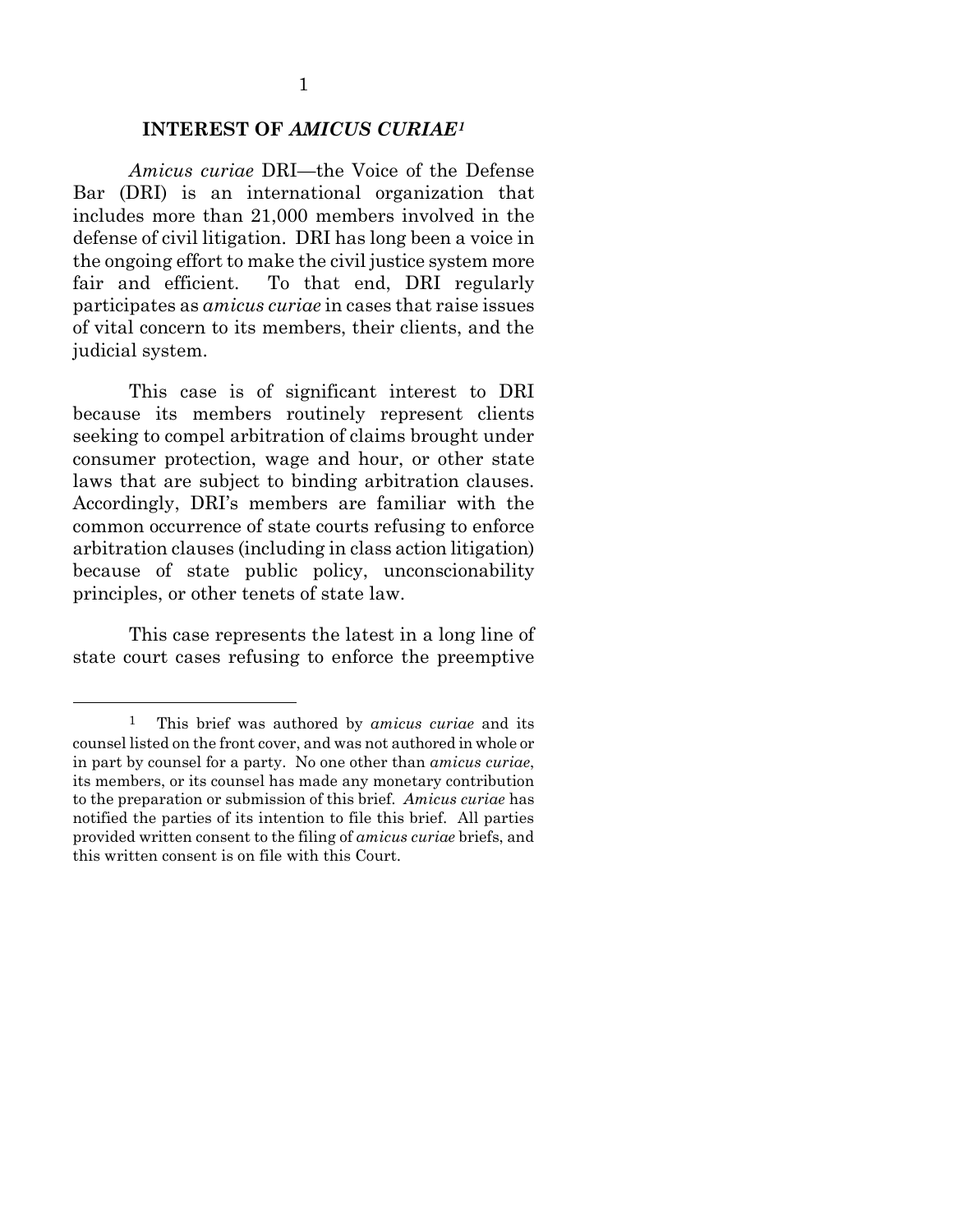mandate of the Federal Arbitration Act (FAA) that arbitration clauses be enforced according to their terms. Of particular concern to DRI and its members is the California Court of Appeal's refusal to acknowledge the basic constitutional principle, embodied in the Supremacy Clause of the U.S. Constitution, that federal law is part of the law of every state and that state law to the contrary is invalid.

DRI and its members seek uniform application of the FAA across the nation in order to ensure that arbitration can achieve its basic purpose of resolving disputes efficiently, predictably, and at minimal cost. The California Court of Appeal's decision in this case thwarts that goal. This Court should reverse the California Court of Appeal's decision.



#### **SUMMARY OF ARGUMENT**

Enacted "in response to widespread judicial hostility to arbitration," the Federal Arbitration Act (FAA) requires courts to "'rigorously enforce' arbitration agreements according to their terms," including the terms setting "'the rules under which that arbitration will be conducted.'" *Am. Express Co. v. Italian Colors Rest.* (*Italian Colors*), 570 U.S. \_\_, 133 S. Ct. 2304, 2308-09 (2013).

As this Court has recognized, "[s]tate courts rather than federal courts are most frequently called upon to apply the [FAA], including the Act's national policy favoring arbitration. It is a matter of great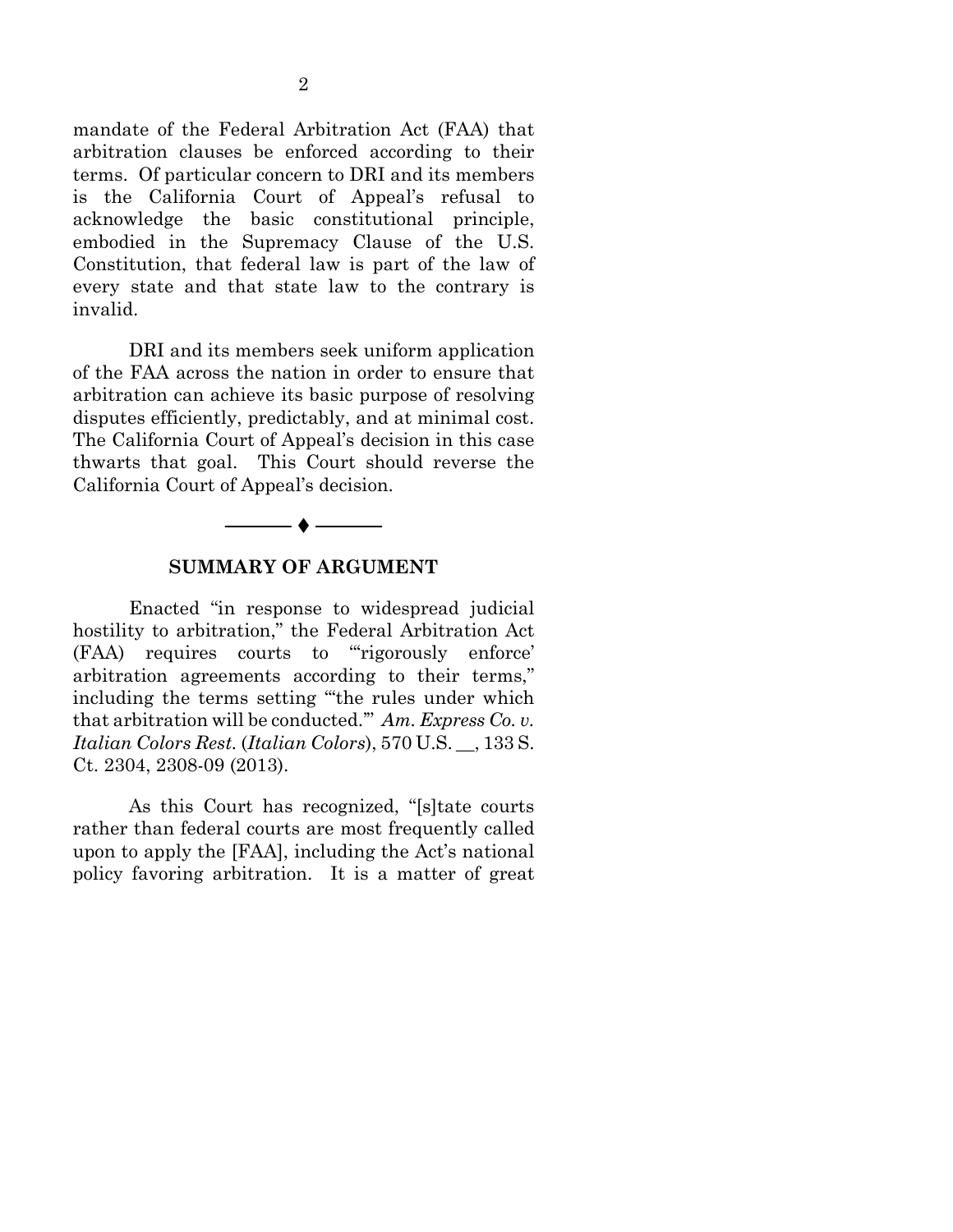importance, therefore, that state supreme courts adhere to a correct interpretation of the legislation." *Nitro-Lift Techs., L.L.C. v. Howard*, 568 U.S. \_\_, 133 S. Ct. 500, 501 (2012) (per curiam). Unfortunately, state courts have long exhibited the very "judicial hostility towards arbitration that prompted the FAA" decades ago, and have employed "'a great variety' of 'devices and formulas'" to avoid enforcing arbitration agreements. *AT&T Mobility LLC v. Concepcion*, 563 U.S. \_\_, 131 S. Ct. 1740, 1747 (2011). "California's courts" in particular "have been more likely" to apply their own state laws to preclude the enforcement of arbitration agreements. *Id.*

Before this Court's seminal decision in *Concepcion*, the California Supreme Court used various devices to evade the preemptive force of the FAA. Beginning in 1999, in an effort to ensure that plaintiffs could vindicate state statutory rights that California had deemed essential as a matter of state public policy, California's high court held that the FAA did not preempt state public policies that prohibited enforcement of certain types of arbitral procedures or arbitration of particular types of claims. But *Concepcion* made clear that state courts had been wrong in so narrowly construing the preemptive scope of the FAA, holding that "[t]he 'principal purpose' of the FAA is to 'ensur[e] that private arbitration agreements are enforced according to their terms'" and that states cannot—whether in the guise of unconscionability, public policy, or some other state law defense—"require a procedure that is inconsistent with the FAA, even if it is desirable for unrelated reasons." *Id.* at 1747-48, 1753.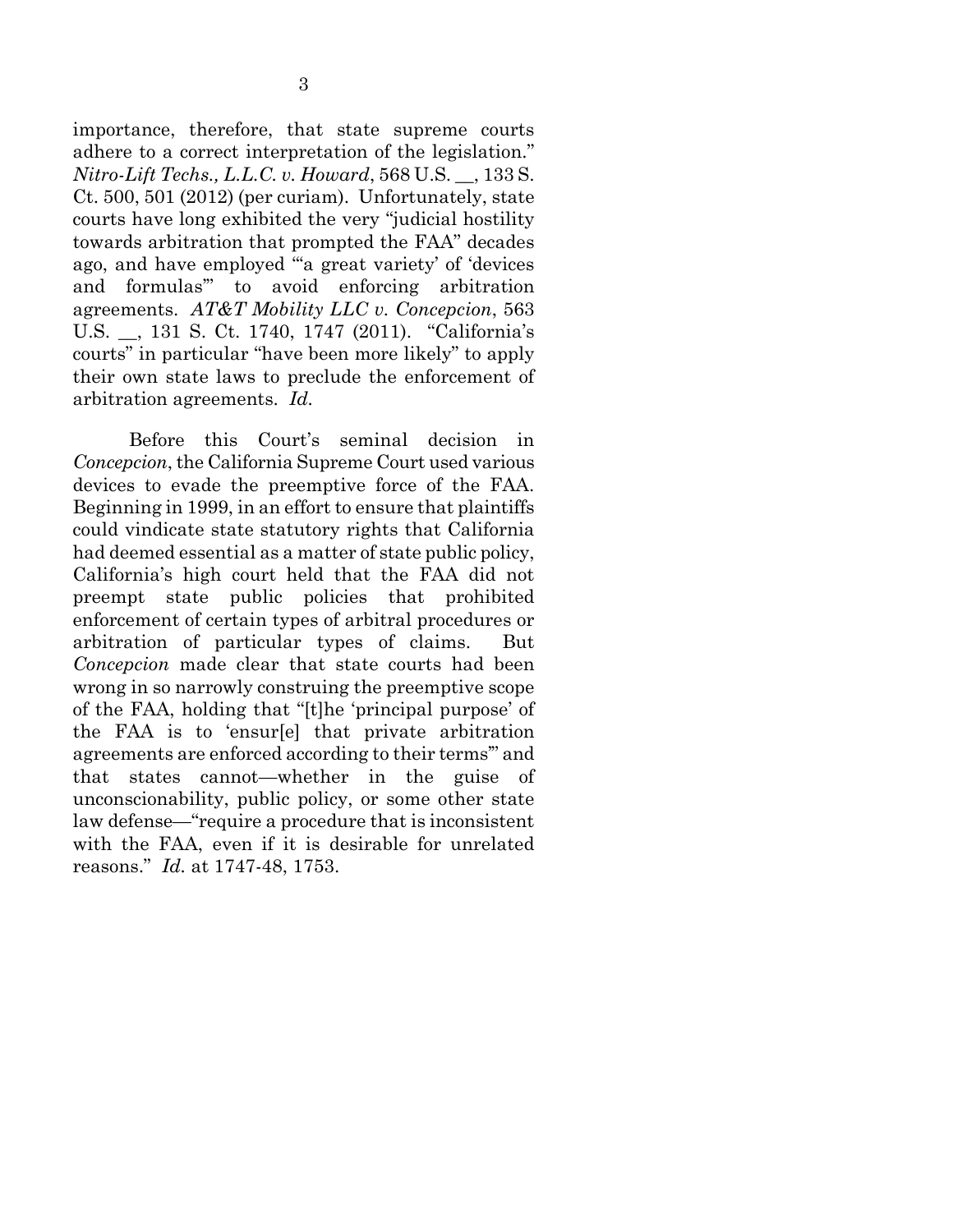Despite *Concepcion*'s sharp rebuke, California and other state courts have persisted in using unconscionability, vindication of state public policy, and similar rationales to resist the mandate of the FAA. The California Court of Appeal's opinion in this case is simply the latest example of this continuing trend. That court interpreted the arbitration clause in DIRECTV's customer agreement by looking to California law directly overruled by *Concepcion*. Pet. App. 6a-10a. This reading violates the Supremacy Clause of the U.S. Constitution, as there is no such thing as state law divorced from the preemptive effect of federal law. *Fid. Fed. Sav. & Loan Ass'n v. de la Cuesta*, 458 U.S. 141, 157 & n.12 (1982); *see also Murphy v. DIRECTV, Inc.*, 724 F.3d 1218, 1225-26 (9th Cir. 2013). California may not "opt out" of the Supremacy Clause, no matter how important its contrary state policy may be. "When this Court has fulfilled its duty to interpret federal law, a state court may not contradict or fail to implement the rule so established. See U.S. Const., Art. VI, cl. 2." *Marmet Health Care Ctr., Inc. v. Brown*, 565 U.S. \_\_, 132 S. Ct. 1201, 1202 (2012) (per curiam).

This brief will trace the history of California and other state courts' efforts to avoid enforcing arbitration agreements according to their terms, as mandated by the FAA, and will show how that unfortunate trend continues to this day. As this historical overview confirms, this Court's ongoing vigilance is necessary to ensure that state courts do not thwart the FAA's purpose as they have so often done in the past. This Court should hold that state courts cannot divorce their own laws from the FAA and should direct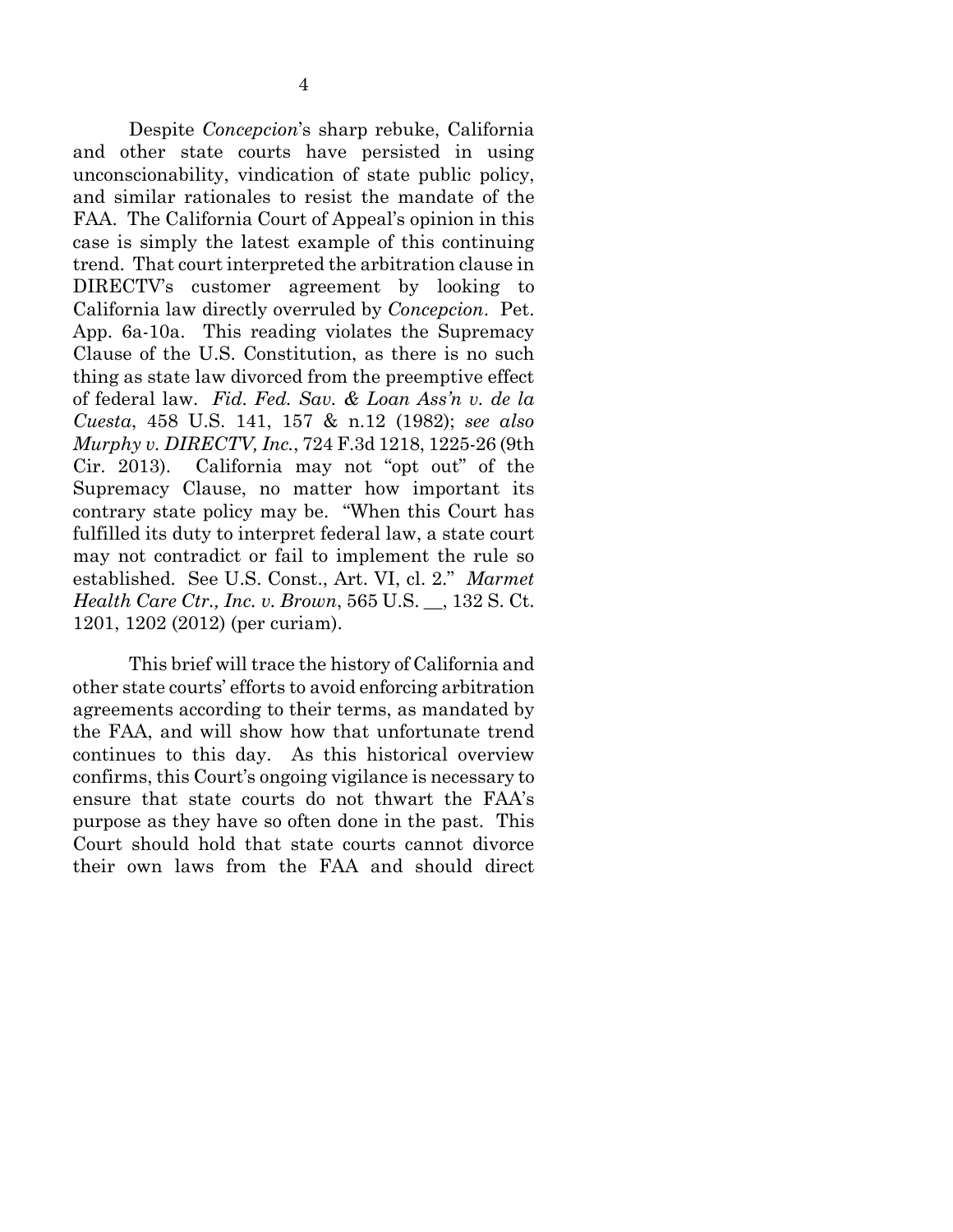California courts in particular—with their long history of attempts to evade the FAA's mandate—to enforce arbitration agreements according to their terms, as federal arbitration law commands.

# ────◆─── **ARGUMENT**

### **I. THE CALIFORNIA SUPREME COURT HAS LONG RESISTED THE FAA'S PREEMPTIVE EFFECT.**

The California Court of Appeal's effort to circumvent the FAA in this case is not a unique occurrence. Rather, it is part of a long-standing hostility among state courts towards the FAA. California in particular has a history of aggressively refusing to enforce arbitration agreements, notwithstanding this Court's rulings to the contrary. *See Concepcion*, 131 S. Ct. at 1747. To illustrate the point, we provide a brief history of the California Supreme Court's longstanding resistance to this Court's FAA precedents.

**1.** *Broughton.* In a 1999 opinion, the California Supreme Court recognized that this Court's decisions had previously discussed "whether *Congress* had intended *federal statutory claims* to be exempt from arbitration." *Broughton v. Cigna Healthplans of Cal.*, 21 Cal. 4th 1066, 1082-83, 988 P.2d 67, 78 (1999) (second emphasis added). *Broughton,* however, applied this Court's "vindication" of *federal* claims to claims asserting *state* statutory rights under California's Consumers Legal Remedies Act, in order to avoid a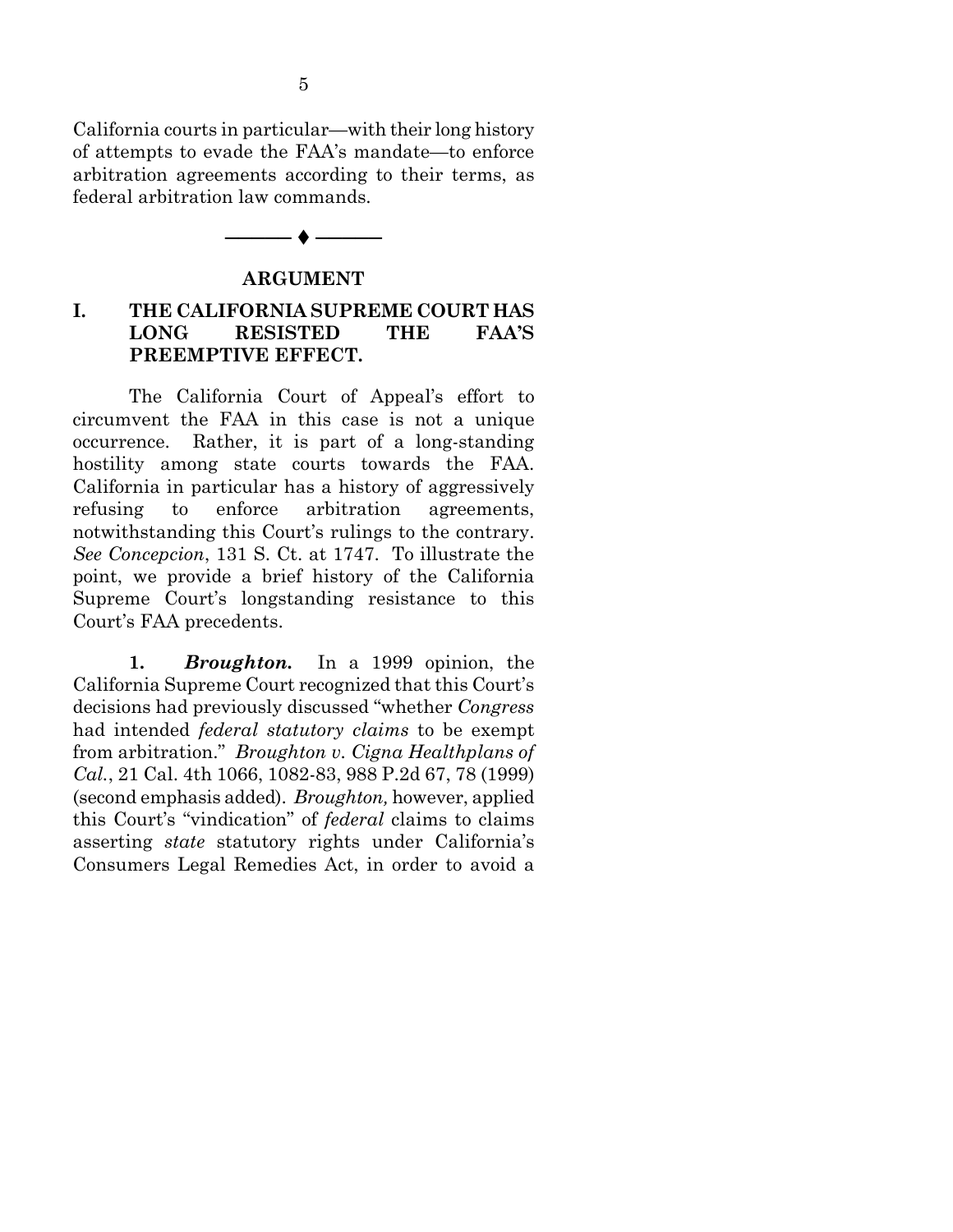perceived potential for "the vitiation through arbitration of the substantive rights afforded by" state statutes. *Id.* at 1083, 988 P.2d at 79; *see also Cruz v. PacifiCare Health Sys., Inc.*, 30 Cal. 4th 303, 307, 66 P.3d 1157, 1159 (2003) (reaffirming *Broughton*'s holding and extending it to forbid arbitration of public injunctive relief claims brought under California's Unfair Competition Law and False Advertising Law).

The California Supreme Court failed to appreciate that while Congress is free to enact federal laws that override or limit earlier federal laws, including the FAA, the states are not. The federal rights vindication exception posited by this Court derives from "the *congressional* intention expressed in some other [federal] statute" in which "*Congress* itself has evinced an intention" to exempt federal statutory rights from arbitration. *Mitsubishi Motors Corp. v. Soler Chrysler-Plymouth, Inc.*, 473 U.S. 614, 627-28 (1985) (emphases added). In that narrow context, this Court has suggested that, where a party cannot effectively vindicate a *federal statutory claim* in the arbitral forum, an inherent conflict may exist between arbitration and the underlying purpose of a *federal* statute sufficient to override the FAA's mandate. *See Gilmer v. Interstate/Johnson Lane Corp.*, 500 U.S. 20, 27-28 (1991); *Shearson/Am. Express, Inc. v. McMahon*, 482 U.S. 220, 226-27, 242 (1987).

In short, the so-called "vindication" exception to the FAA is "reserved for claims brought under federal statutes" because it "rest[s] on the principle that other federal statutes stand on equal footing with the FAA." *Ferguson v. Corinthian Colls., Inc.*, 733 F.3d 928, 936 (9th Cir. 2013); *see also Nitro-Lift*, 133 S. Ct. at 504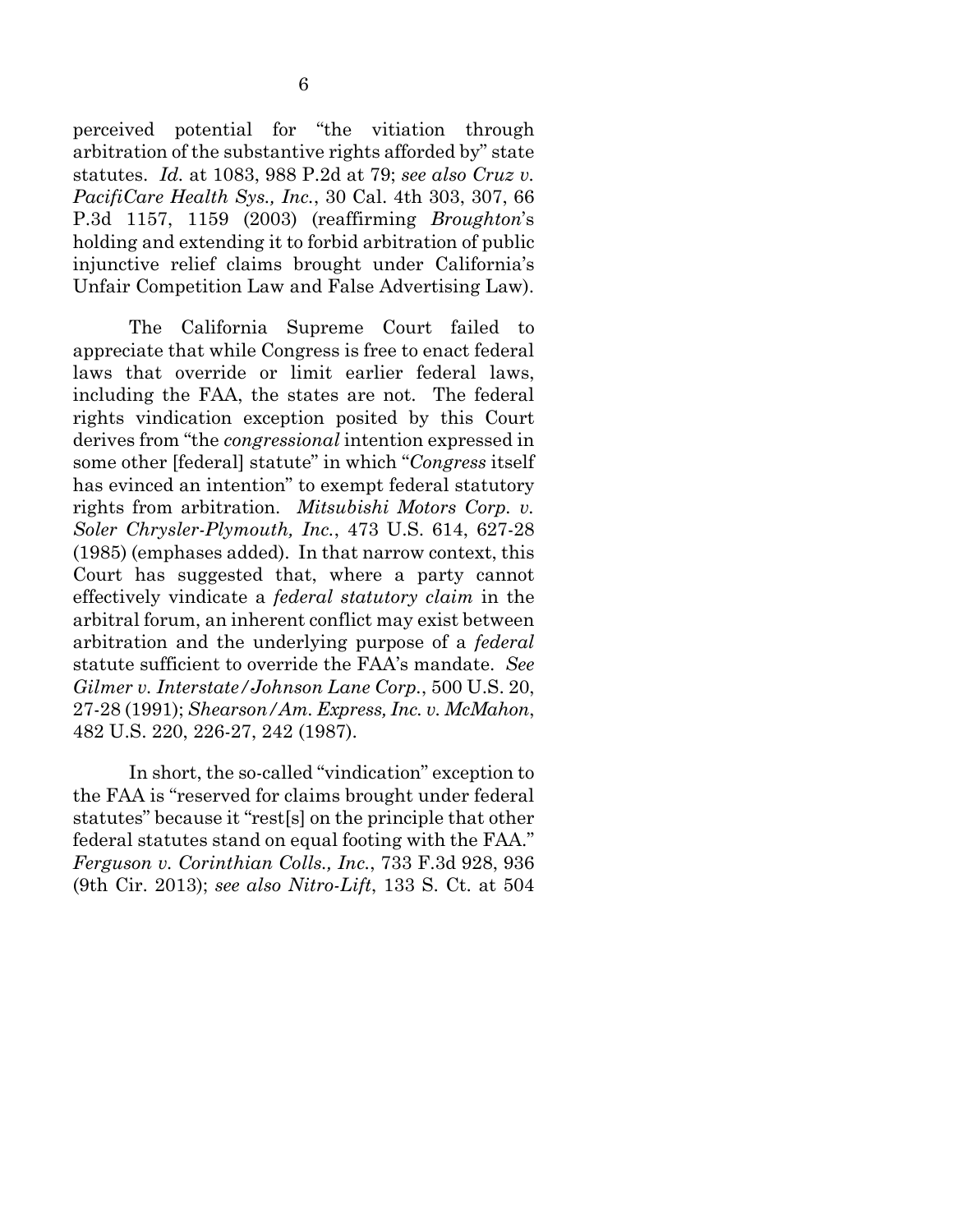("[T]he ancient interpretive principle that the specific governs the general . . . applies only to conflict between laws of equivalent dignity. Where a specific statute, for example, conflicts with a general constitutional provision, the latter governs. And the same is true where a specific state statute conflicts with a general federal statute. There is no general-specific exception to the Supremacy Clause . . . .").

But, in *Broughton*, the California Supreme Court held a vindication defense may be applied to hold that state statutory claims survive FAA preemption because arbitration is inappropriate where the arbitral forum "cannot necessarily afford" all the procedural "advantages" available in court. 21 Cal. 4th at 1083, 988 P.2d at 78-79.

**2.** *Armendariz.* One year after it decided *Broughton,* the California Supreme Court held, in *Armendariz v. Foundation Health Psychcare Services, Inc.*, 24 Cal. 4th 83, 90-91, 99-103, 6 P.3d 669, 674, 679-82 (2000), that courts can, as a matter of state public policy, refuse to enforce mandatory employment agreements to arbitrate unwaivable state statutory claims for employment discrimination if the procedures the parties adopted in their contract threaten the ability of a party to fully and effectively vindicate a state statutory claim in the arbitral forum. *Id*. at 99- 103, 6 P.3d at 680-82 (citing *Broughton*, 21 Cal. 4th at 1087, 988 P.2d at 81-82, and *Gilmer*, 500 U.S. at 27- 28). *Armendariz* reasoned that this refusal to enforce was not preempted by the FAA because federal cases permitted courts not to enforce arbitration agreements where the "arbitral forum" would not be "adequate" to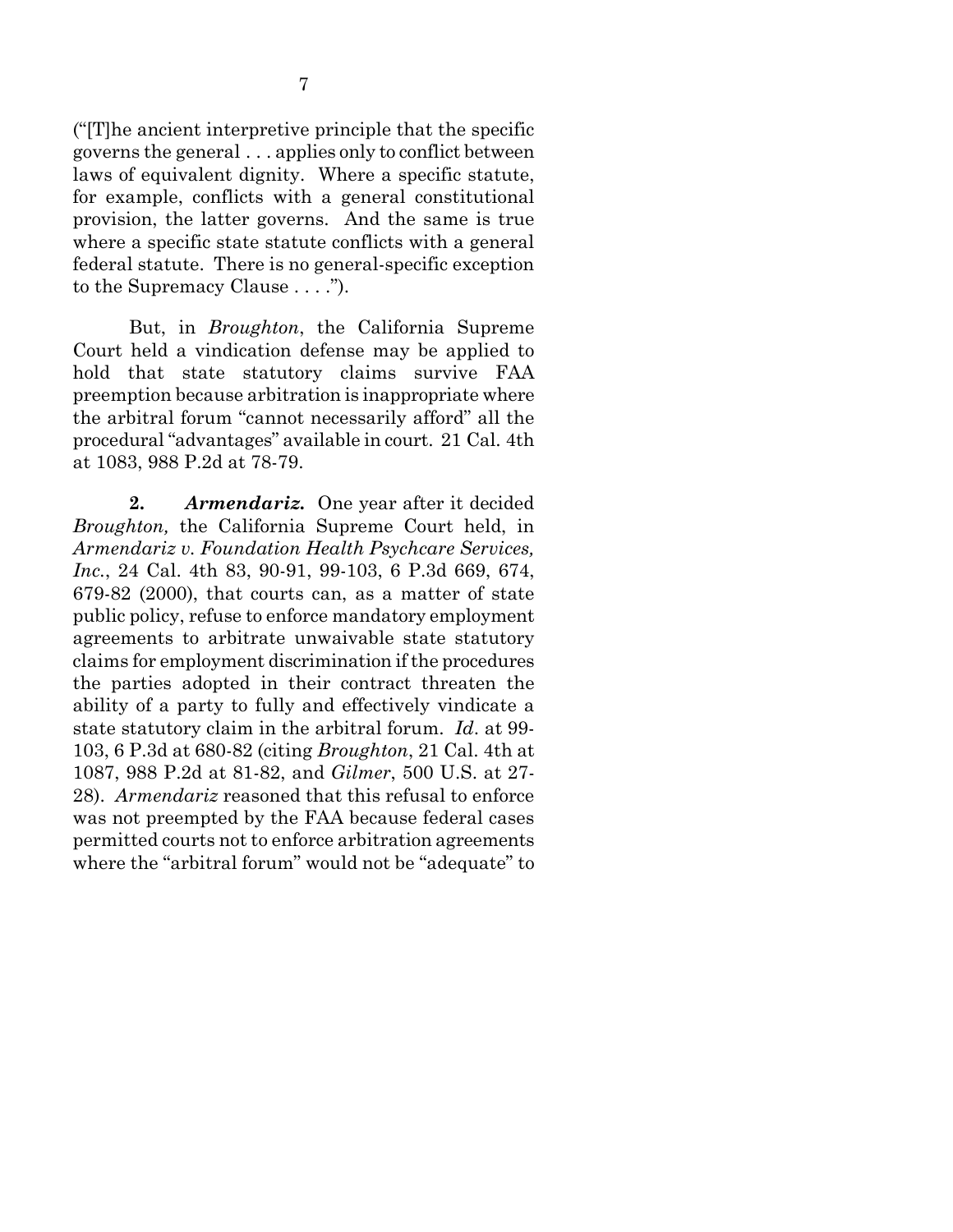vindicate certain statutory rights. *See Armendariz*, 24 Cal. 4th at 98-99, 6 P.3d at 679-80.

*Armendariz* also held the arbitration clause at issue to be unconscionable. Rather than apply general principles of unconscionability law, the court invented arbitration-specific rules mandating a "modicum of bilaterality" in arbitration—i.e., that an arbitration clause required as a condition of employment must apply to both claims more likely to be brought by an employer and claims more likely to be brought by an employee. *Id.* at 117-18, 6 P.3d at 692-93. In reaching this conclusion, the California Supreme Court rejected the notion that its version of unconscionability law impermissibly "takes its meaning precisely from the fact that a contract to arbitrate is at issue," *Perry v. Thomas*, 482 U.S. 483, 492 n.9 (1987), and thus was preempted by the FAA. Instead, it held that "ordinary principles of unconscionability may manifest themselves in forms peculiar to the arbitration context." *Armendariz*, 24 Cal. 4th at 119, 6 P.3d at 693.

**3.** *Little***.** Next, in *Little v. Auto Stiegler, Inc.*, 29 Cal. 4th 1064, 1076-81, 63 P.3d 979, 987-90 (2003), the California Supreme Court reiterated *Armendariz*'s state public policy limitation on the enforceability of arbitration agreements governed by the FAA. *Little* emphasized that California's public policy against exculpatory contracts renders certain state-law claims unwaivable, and that this policy would be violated unless the parties' agreed-upon arbitration procedures matched up with the procedures that *Armendariz* said were "necessary to enable an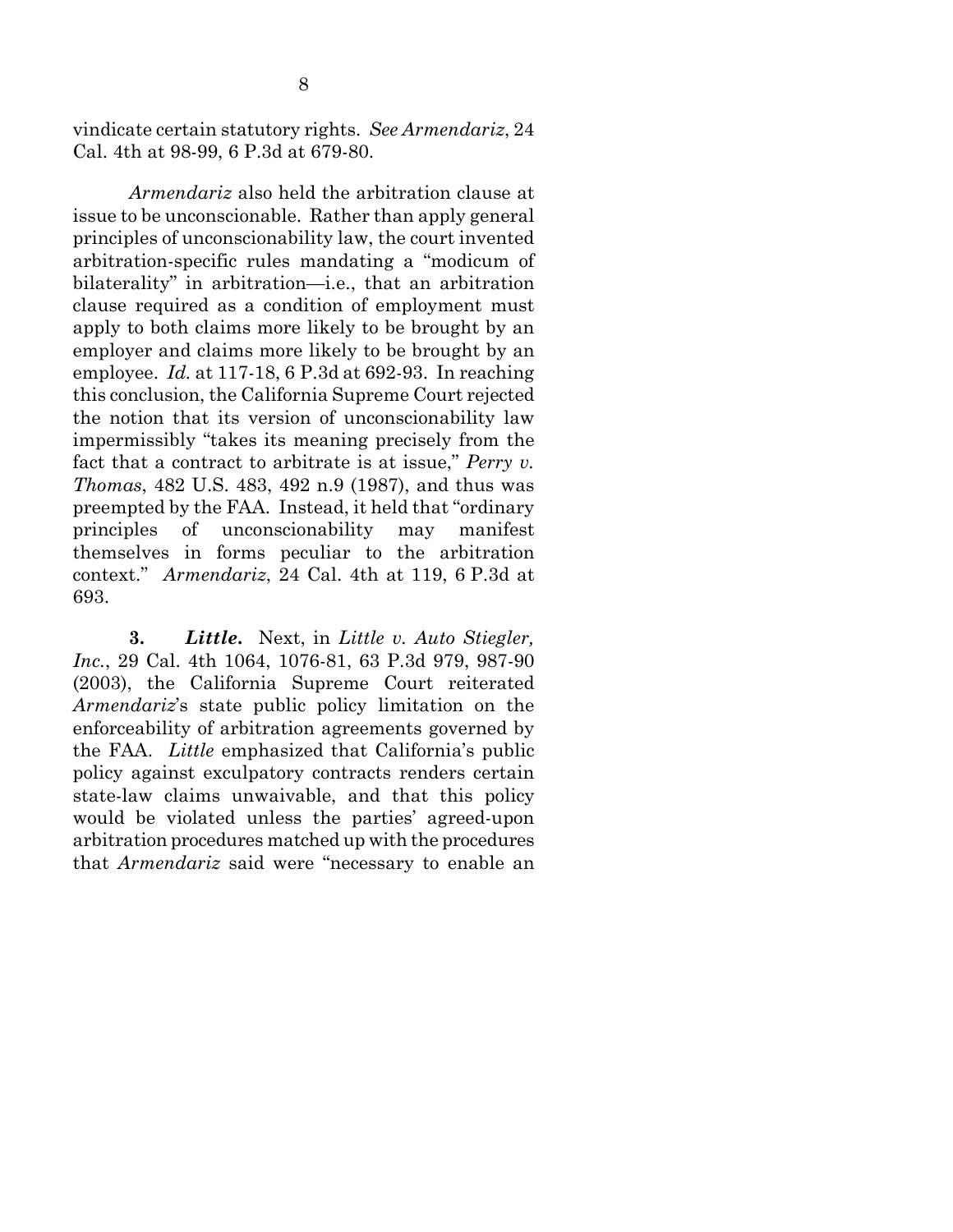employee to vindicate these unwaivable rights in an arbitration forum." *Id.* at 1076-77, 63 P.3d at 987.

*Little* acknowledged that *Armendariz*'s vindication of state public policy "specifically concern[ed] arbitration agreements" and was "unique" to the "context of arbitration." *Id.* at 1079, 63 P.3d at 989. *Little* nonetheless maintained that this vindication defense was not preempted by the FAA. *Id*., 63 P.3d at 988-89. *Little* relied on the FAA saving clause permitting courts not to "enforce an arbitration agreement based on 'generally applicable contract defenses.'" *Id.*, 63 P.3d at 989. According to *Little*, one such defense is California's public policy against exculpatory contracts that "force a party to forgo unwaivable public rights." *Id.* at 1079-80, 63 P.3d at 989.

*Little* also further developed California's arbitration-specific unconscionability rules. *Little* held that one type of substantively unconscionable arbitration clause originates with "the party imposing arbitration [who] mandates a post-arbitration proceeding, either judicial or arbitral, wholly or largely to its benefit at the expense of the party on which the arbitration is imposed." *Id.* at 1072, 63 P.3d at 984. The court then invalidated a contractual term authorizing either party to appeal to a second arbitrator from an arbitral award exceeding \$50,000, concluding it would unduly favor defendants over plaintiffs. *Id.* at 1071-74, 63 P.3d at 983-85.

**4.** *Discover Bank***.** Two years later, in *Discover Bank v. Superior Court*, 36 Cal. 4th 148, 160- 73, 113 P.3d 1100, 1108-17 (2005), the California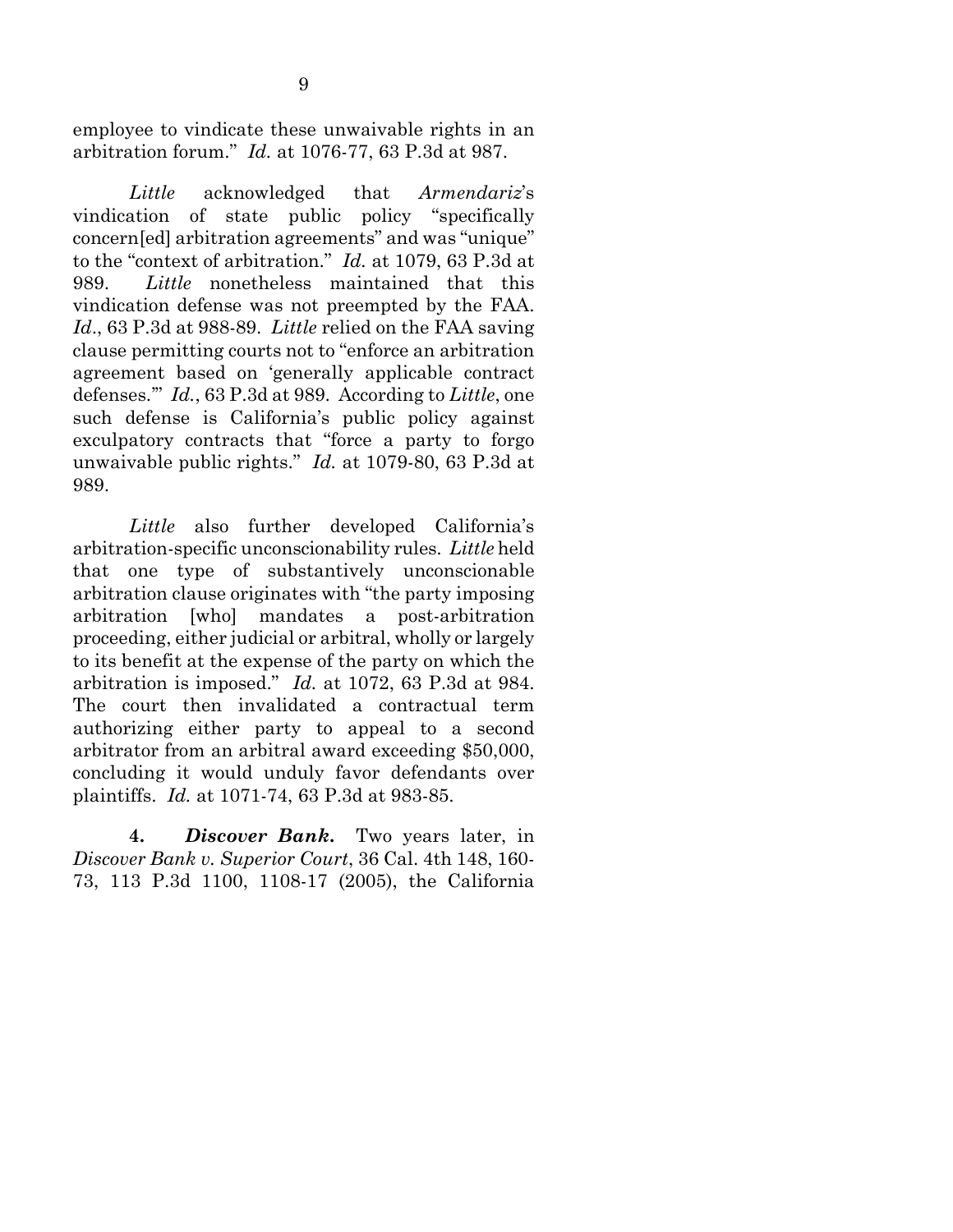Supreme Court invoked the vindication of state law principle applied in *Armendariz* and *Little,* this time under the rubric of unconscionability.

*Discover Bank* addressed whether courts may invalidate class arbitration waivers pursuant to an unconscionability defense. *Id*. at 152-53, 160-63, 113 P.3d at 1103, 1108-10. The California Supreme Court held that, since class actions and arbitrations are "often inextricably linked to the vindication" of substantive state rights, such waivers are contrary to California public policy and therefore unconscionable when class actions are the only effective way to halt and redress wrongful conduct. *Id.* at 160-63, 113 P.3d at 1108-10. As with the vindication of state public policy defense against arbitration adopted in *Armendariz* and *Little*, *Discover Bank* held that the FAA did not preempt its unconscionability holding because, while it was tailored to arbitration agreements, the finding of unconscionability could be traced to a general state public policy against exculpatory contracts. *See id.* at 163-67, 113 P.3d at 1110-13.

**5.** *Gentry***.** *Gentry v. Superior Court*, 42 Cal. 4th 443, 456-63, 165 P.3d 556, 563-68 (2007), held that, where employees assert unwaivable state statutory wage claims subject to an arbitration agreement that precludes any attempt to pursue those claims on a classwide basis, this preclusion *of a class procedure* is unenforceable as a matter of California public policy if the dispute resolution method specified in the employment contract—i.e., individual arbitration could not as effectively vindicate the employee's substantive rights under the state's Labor Code.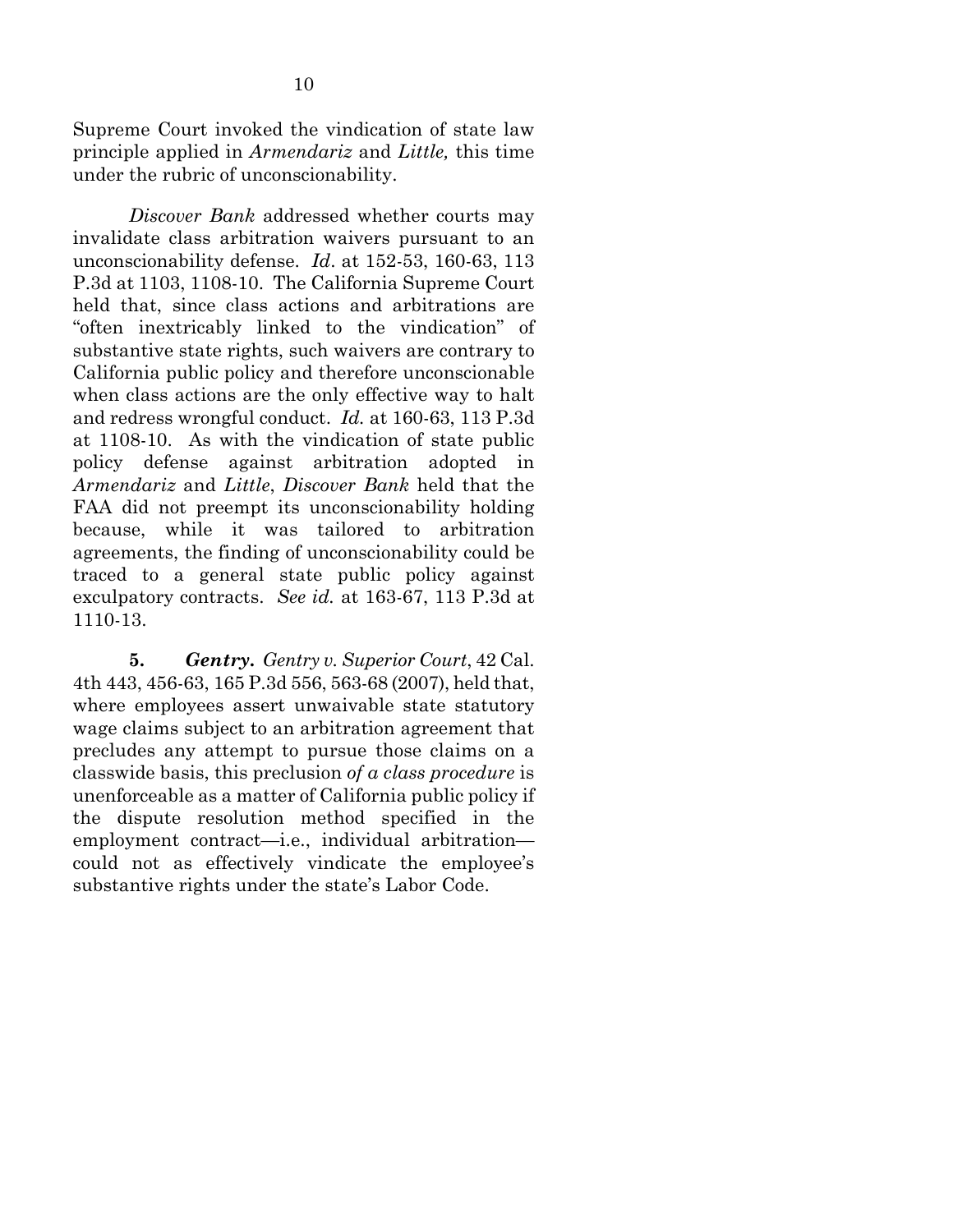*Gentry* held that applying this vindication of state public policy defense to invalidate class arbitration waivers was not preempted by the FAA because the FAA permitted courts to limit the enforcement of arbitration procedures based on state public policy where those procedures "significantly undermine the ability of employees to vindicate" their state statutory rights. *Id.* at 465 & n.8, 165 P.3d at 569 & n.8.

**6.** *Sonic I***.** In *Sonic-Calabasas A, Inc. v. Moreno* (*Sonic I*), 51 Cal. 4th 659, 668-69, 679, 681 n.4, 247 P.3d 130, 133-34, 140-41, 142 n.4 (2011), the California Supreme Court concluded that an agreement to resolve disputes through arbitration impermissibly waived the "advantages" of certain procedures that California laws made available to employees who pursue state statutory wage claims in an administrative proceeding before the state Labor Commissioner's office. *Id.* at 671-72, 247 P.3d at 135.

Applying its vindication of state public policy defense, the California Supreme Court concluded that substituting arbitration as an alternative to the Labor Commissioner procedures violated California public policy and rendered the agreement unconscionable as written. *Id.* at 678-84, 686-87, 247 P.3d at 140-44, 145- 46. Applying the reasoning of *Discover Bank* and *Gentry*, the court also held that this result was not preempted by the FAA. *Id.* at 687-95, 247 P.3d at 146- 52.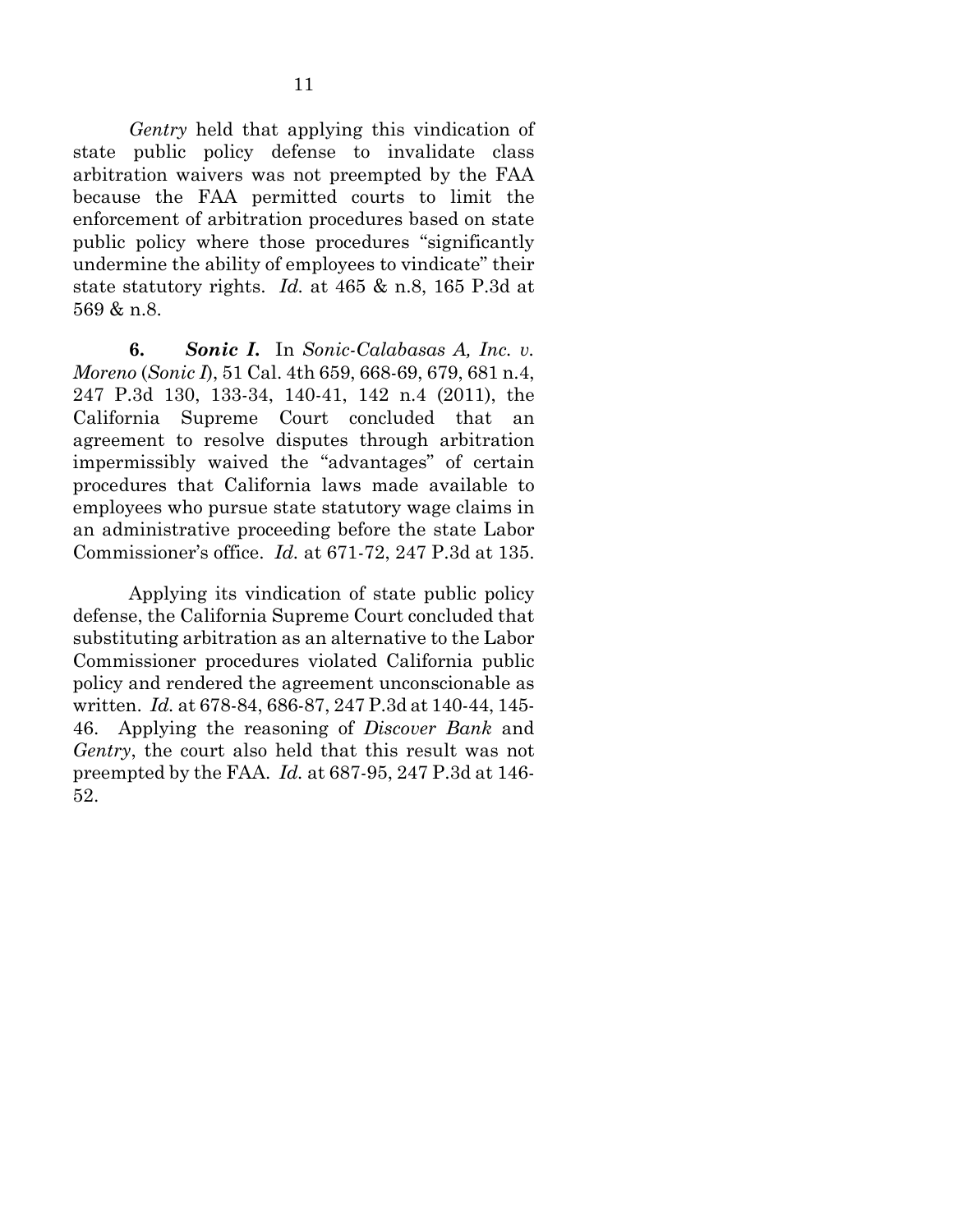### **II. IN** *CONCEPCION* **AND** *ITALIAN COLORS***, THIS COURT CLARIFIED THE BROAD PREEMPTIVE SCOPE OF THE FAA, CRITICIZED STATE COURT EFFORTS TO RESIST ARBITRATION, AND REJECTED THE COST OF VINDICATING STATUTORY RIGHTS IN ARBITRATION AS A REASON FOR NOT ENFORCING CLASS ARBITRATION WAIVERS.**

*Concepcion* explained that, under the FAA, parties may agree "to arbitrate *according to specific rules*" and courts must "enforce [those agreements] *according to their terms*." *Concepcion*, 131 S. Ct. at 1745, 1748-49 (emphases added). Congress was careful to temper the FAA's mandate to respect parties' freedom of contract by including in the FAA a saving clause that preserves generally applicable contract defenses from preemption. *Id*. at 1748.

But even a defense that a state court characterizes as generally applicable to all contracts is preempted by the FAA if the defense "stand[s] as an obstacle to the accomplishment of the FAA's objectives." *Id*. at 1747-48. When, as a practical matter, a nominally arbitration-neutral contract defense disproportionately invalidates arbitration agreements, the defense erects a barrier to the FAA's objective of allowing parties the freedom to structure contractual terms for dispute resolution—or not to contract at all if those terms are unacceptable. *See id.* (generally applicable state contract defenses are preempted by the FAA where they "disfavor[ ] arbitration" by having a "disproportionate impact" on arbitration agreements and frustrating the FAA's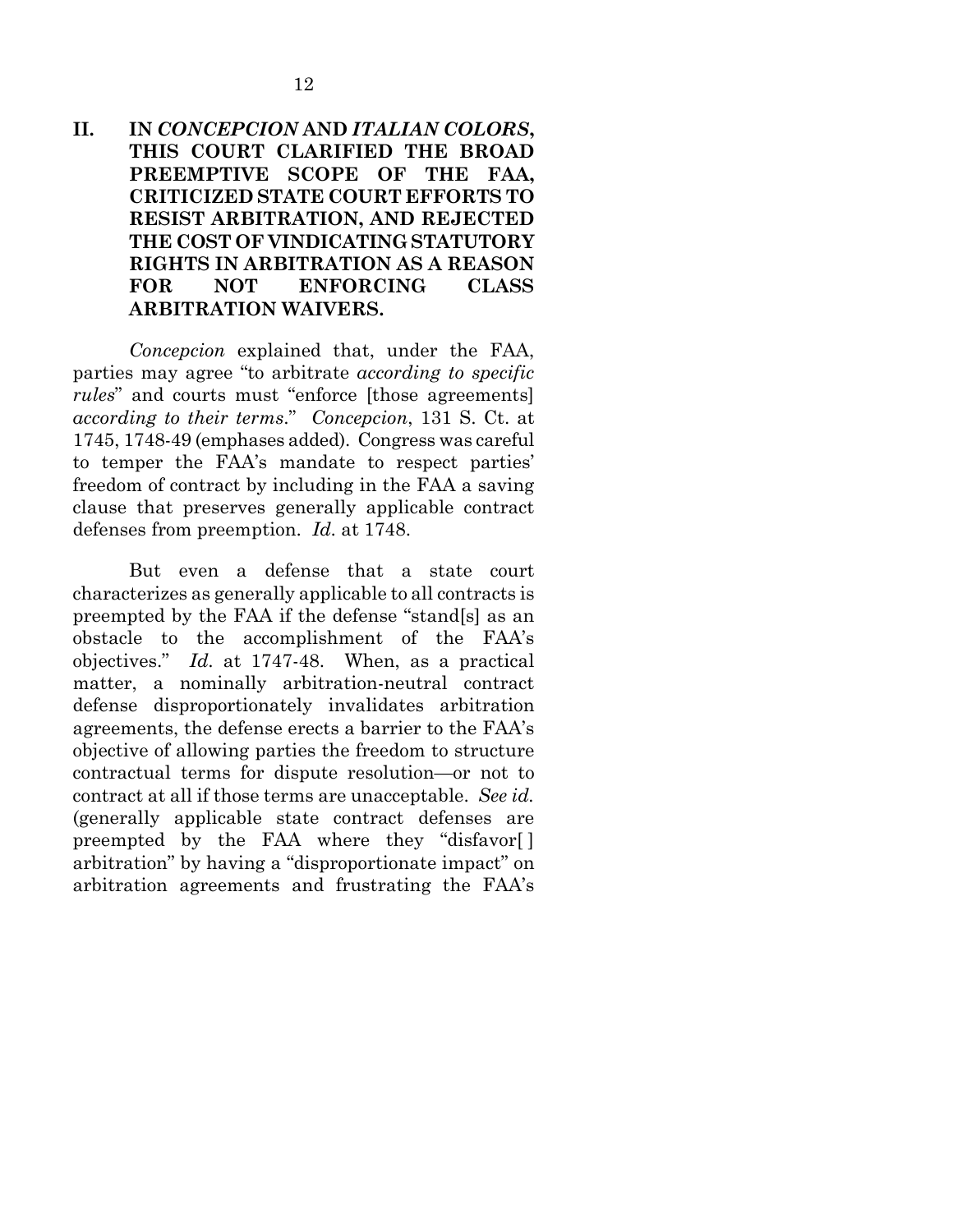"overarching purpose" of "ensur[ing] the enforcement of arbitration agreements according to their terms").

*Concepcion* applied these principles to hold that the FAA preempted the unconscionability standard adopted by the California Supreme Court in *Discover Bank*. *Id.* at 1746-53. This Court rejected the assertion that California's policy against exculpatory contracts—California's state law version of the vindication exception to the FAA—could override the FAA's principal objective of enforcing arbitration agreements according to their terms. *Concepcion* acknowledged that the FAA's "saving clause permits agreements to arbitrate to be invalidated by 'generally applicable contract defenses.'" *Id.* at 1746. But *Concepcion* determined that where courts hold arbitration procedures to be "unconscionable or unenforceable as against public policy" *based on their "general principle of unconscionability or public-policy disapproval of exculpatory agreements,"* such state-law defenses "[i]n practice . . . have a disproportionate impact on arbitration agreements" even though they "presumably apply" to all contracts. *Id.* at 1747 (emphasis added). *Concepcion* therefore held that such state-law unconscionability or public policy standards are preempted by the FAA. *Id.* at 1747-48.

In short, *Concepcion* held *Discover Bank* to be preempted because *Discover Bank*'s unconscionability standard "allowed courts to ignore and refuse to enforce the clear terms of the parties' agreement, and instead employ a judicial policy judgment" that a procedure to which the parties did not contractually agree "would better promote the vindication of the parties' rights in certain cases." *Truly Nolen of Am. v.*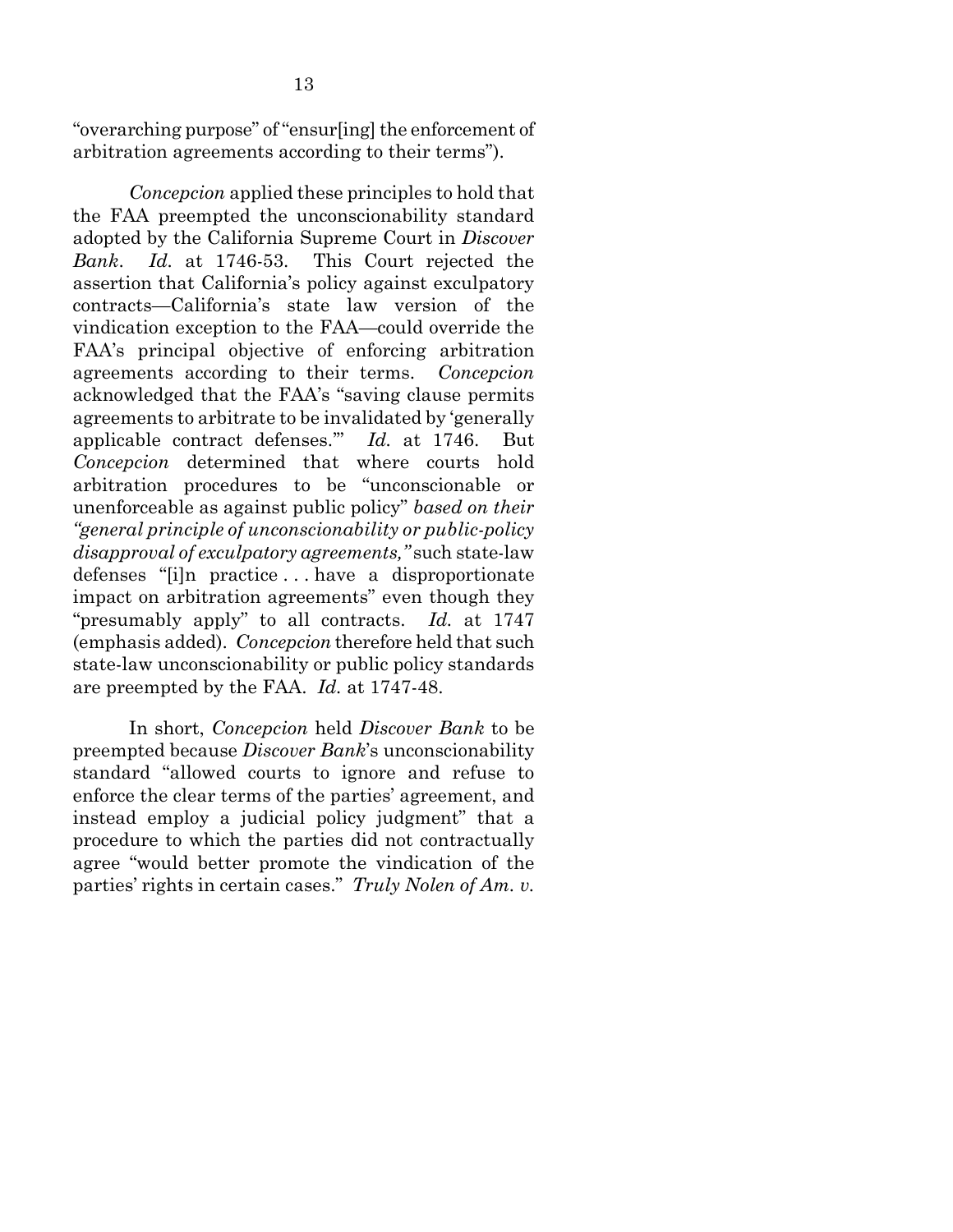*Superior Court*, 208 Cal. App. 4th 487, 506, 145 Cal. Rptr. 3d 432, 445 (2012).

Some courts have suggested that *Concepcion* did not address whether the FAA prevents courts from refusing to enforce agreements to arbitrate statutory claims where the plaintiff could establish the agreedupon arbitration procedures were insufficient to vindicate statutory rights. *See, e*.*g*., *Sutherland v. Ernst & Young LLP*, 847 F. Supp. 2d 528, 535-36 (S.D.N.Y. 2012), *rev'd*, 726 F.3d 290 (2d Cir. 2013). But this Court's intervening decision in *Italian Colors* confirmed that *Concepcion* addressed precisely that vindication rationale.

In *Italian Colors*, the defendants sought to compel arbitration of the plaintiffs' federal antitrust claims on an individual basis pursuant to the arbitration agreement's class arbitration waiver. *Italian Colors*, 133 S. Ct. at 2307-08. The Second Circuit held that this waiver was unenforceable under the vindication exception because evidence "establishe[d], as a matter of law, that the cost of plaintiffs' individually arbitrating" their federal antitrust claims "would be prohibitive." *In re Am. Express Merchs.' Litig.*, 667 F.3d 204, 217-19 (2d Cir. 2012). The Second Circuit distinguished *Concepcion* on the ground that it dealt with the FAA's preemption of state-law defenses to arbitration rather than with a vindication analysis. *Id.* at 212-13.

This Court reversed and held that "the fact that it is not worth the expense involved in *proving* a statutory remedy does not constitute the elimination of the *right to pursue* that remedy." *Italian Colors*, 133 S.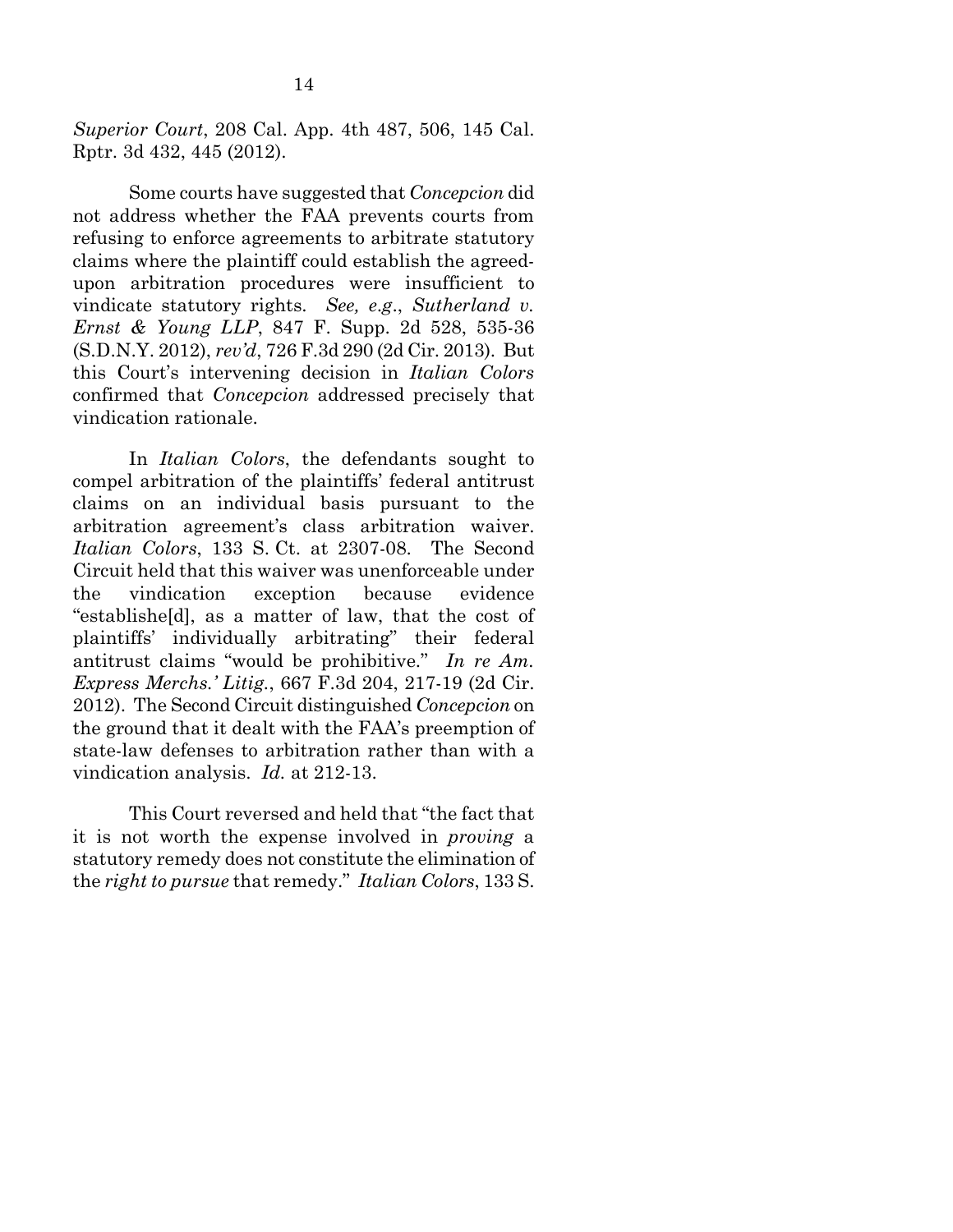Ct. at 2311. The Court thus rejected the notion that the vindication principle, if it exists at all, allows a court to invalidate a class arbitration waiver on the ground that it would be uneconomical for the plaintiff to proceed with her claims on an individual, rather than a class-wide, basis. *Id.* at 2310-11.

In rejecting the plaintiff's arguments under the vindication exception, this Court held that *Concepcion* "all but resolves this case" and expressly rejected the dissenting opinion's view that *Concepcion* did not involve the vindication rationale. *Id.* at 2312 & n.5. Moreover, while Justice Kagan's dissenting opinion disagreed with the majority's view that *Concepcion* dealt with a vindication analysis, even the dissent acknowledged that states could not circumvent the FAA's mandate based on a concern for the vindication of state law, explaining that the FAA has "no earthly interest (quite the contrary) in vindicating that law. Our effective-vindication rule comes into play only when the FAA is alleged to conflict with another *federal* law." *Id.* at 2320 (Kagan, J., dissenting).

### **III. SINCE** *CONCEPCION***, STATE COURTS HAVE CONTINUED TO RESIST THE PREEMPTIVE EFFECT OF THE FAA.**

In the years since this Court decided *Concepcion*, the California Supreme Court and other state high courts have continued to resist the FAA's preemptive mandate.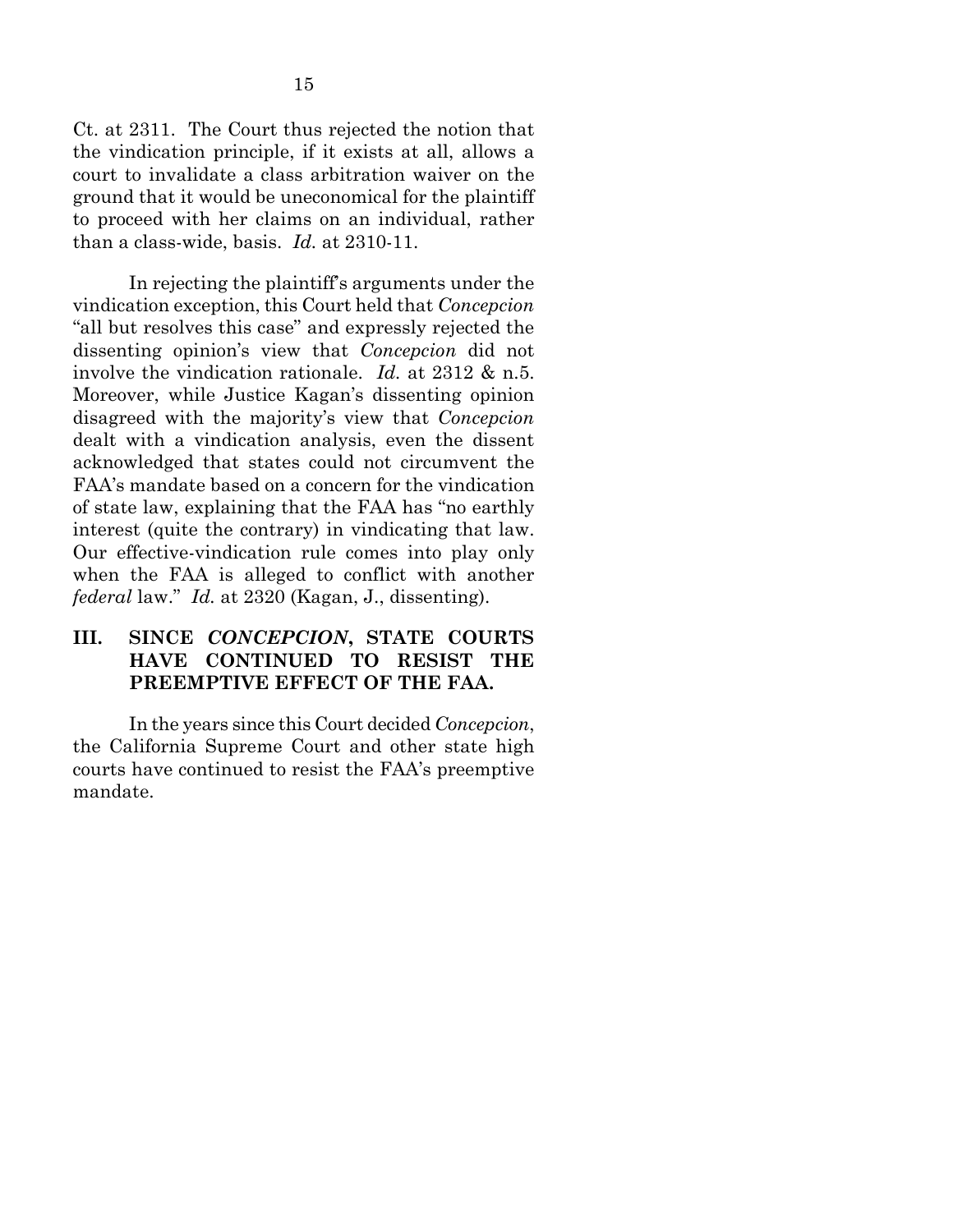**1.** *Sonic II***.** *Sonic-Calabasas A, Inc. v. Moreno* (*Sonic II*), 57 Cal. 4th 1109, 311 P.3d 184 (2013)[2](#page-21-0) addressed whether the plaintiff could "vindicate his right to recover unpaid wages" under California law and, in particular, "whether any barrier to vindicating such rights would make the arbitration agreement unconscionable or otherwise unenforceable . . . and, if so, whether such a rule would be preempted by the FAA." *Id.* at 1142, 311 P.3d at 200.

The California Supreme Court noted that, when an employee elects to pursue his state statutory right to recover unpaid wages before the Labor Commissioner rather than in court, state law affords the employee certain hearing and posthearing procedures that are designed to "reduc[e] the costs and risks of pursuing a wage claim in several ways." *Id.* at 1129, 311 P.3d at 191. The court held it appropriate to consider whether agreed-upon arbitration procedures fail to include these statutory procedures, and whether the absence of these procedures fails to "provide an employee with an accessible and affordable arbitrable forum for resolving wage disputes." *Id.* at 1146, 311 P.3d at 203.[3](#page-21-1)

<span id="page-21-0"></span> <sup>2</sup> This Court vacated *Sonic I* and remanded for reconsideration in light of *Concepcion*. *See Sonic-Calabasas A, Inc. v. Moreno*, 565 U.S. \_\_, 132 S. Ct. 496 (2011).

<span id="page-21-1"></span>The *Sonic II* court did not suggest that the arbitration agreement actually waived the employee's right to pursue unpaid wages. Instead, the court emphasized that the unconscionability inquiry focuses on whether the arbitral scheme, in failing to (continued...)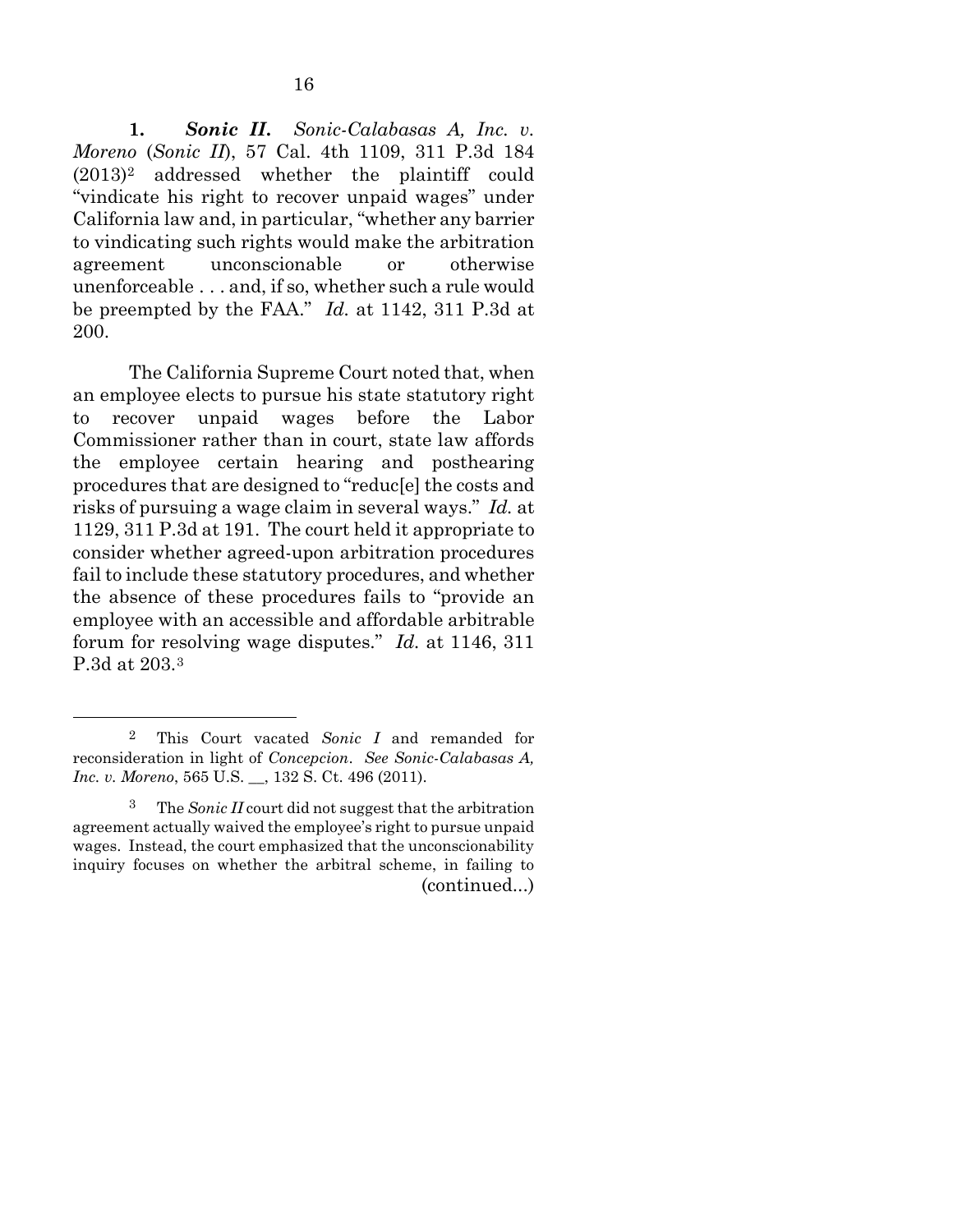The court insisted that this unconscionability standard survived FAA preemption even after *Concepcion* and *Italian Colors*. Citing *Armendariz*'s discussion of the vindication of state statutory rights, the majority maintained that the FAA allows state courts to refuse to enforce agreements to arbitrate state statutory claims where arbitration would not afford procedural benefits that plaintiffs would have received outside arbitration. *Id.* at 1150-52, 311 P.3d at 206-08 (citing *Armendariz*, 24 Cal. 4th at 98-99, 6 P.3d at 679-80, and *Mitsubishi Motors*, 473 U.S. at 626-28). The majority reasoned that those procedures would help "vindicate" a state statutory right. *Sonic II*, 57 Cal. 4th at 1155, 311 P.3d at 209.

Justice Chin's dissenting opinion emphasized that under *Concepcion* and its progeny, the FAA precludes state courts from refusing to enforce arbitration agreements based on a concern that arbitration procedures prevent vindication of state statutory rights. *See id.* at 1184-92, 311 P.3d at 230-36 (Chin, J., dissenting). Justice Chin also explained that the majority's decision impermissibly applied a statelaw contract defense to an arbitration agreement based on the uniqueness of that agreement. *Id.* at 1190-91, 311 P.3d at 235. The *Sonic II* majority insisted that the FAA authorizes the vindication of state statutory

<u>.</u>

<sup>(…</sup>continued)

provide these statutory procedures, "imposes costs and risks on a wage claimant that make the resolution of the wage dispute inaccessible and unaffordable" by creating "practical impediments to the use of arbitration to resolve wage disputes." *Id.* at 1148, 1168, 311 P.3d at 204, 219.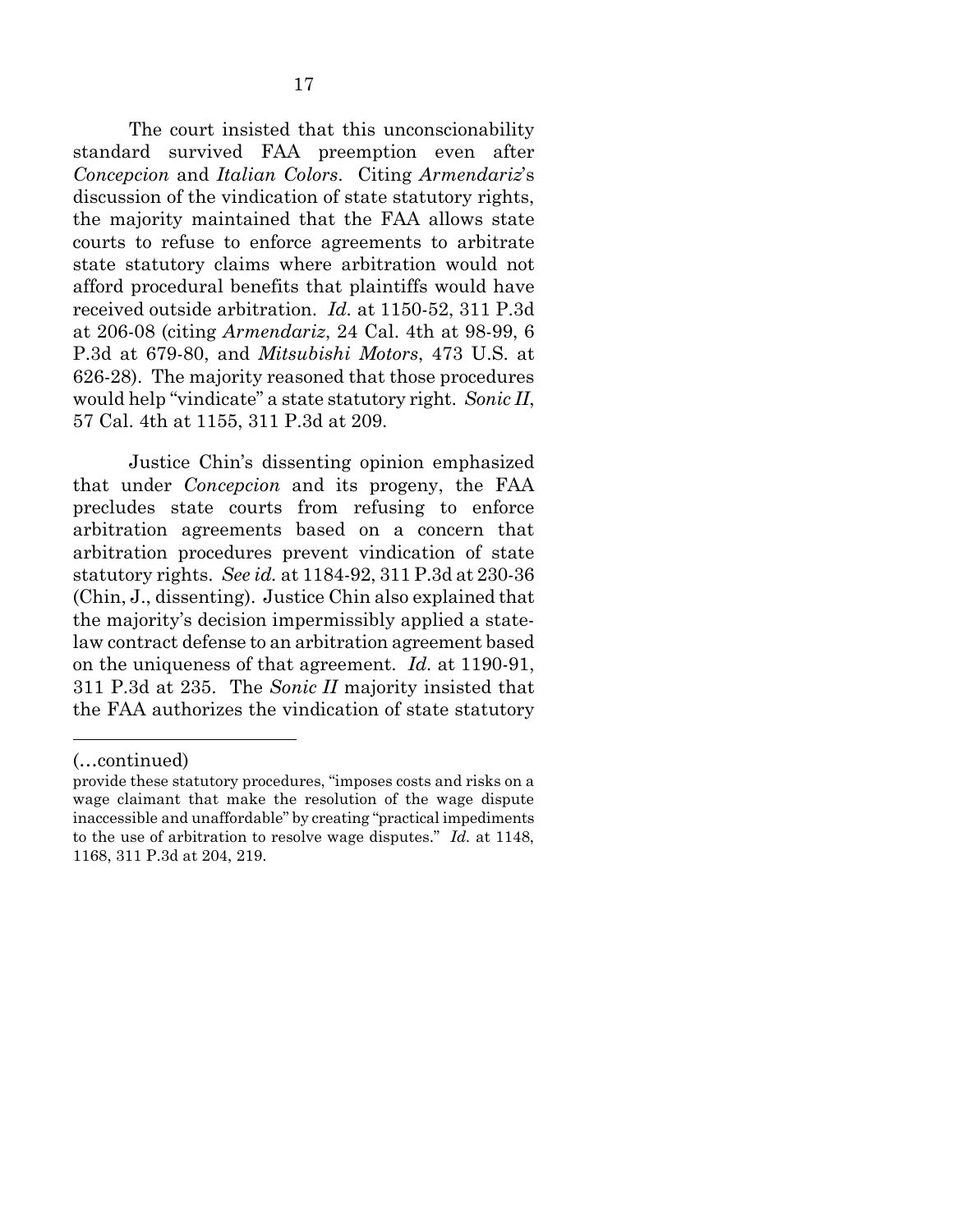rights because courts have the power to create state law rules "uniquely in the context of arbitration." *Id.* at 1143, 311 P.3d at 201 (majority opinion). However, "a court may not 'rely on the uniqueness of an agreement to arbitrate as a basis for a state-law holding that enforcement would be unconscionable, for this would enable the court to effect what . . . the state legislature cannot.'" *Concepcion*, 131 S. Ct. at 1747. Such an arbitration-specific rule is preempted by the FAA because it has "a disproportionate impact on arbitration agreements." *Id.*

By improperly applying a vindication rationale with a unique and disproportionate focus on arbitration, and grounding it on an unconscionability standard that is peculiar to arbitration, *Sonic II*'s development of a "unique rule" for arbitration agreements flouted *Concepcion*. *Sonic II*, 57 Cal. 4th at 1190, 311 P.3d at 235 (Chin, J., dissenting).

The unconscionability standard the California Supreme Court applies to arbitration agreements turns on whether the agreements are permeated with a certain "degree of unfairness." *Id.* at 1160, 311 P.3d at 213 (majority opinion). But California's assessment of whether an arbitration agreement is sufficiently fair embodies little more than a state *policy* judgment about the efficacy of arbitration in vindicating a plaintiff's rights.

The FAA precludes such state policy judgments concerning the fairness of contractually agreed-upon arbitration procedures. "[S]treamlined procedures of arbitration do not entail any consequential restriction on substantive rights." *McMahon*, 482 U.S. at 232.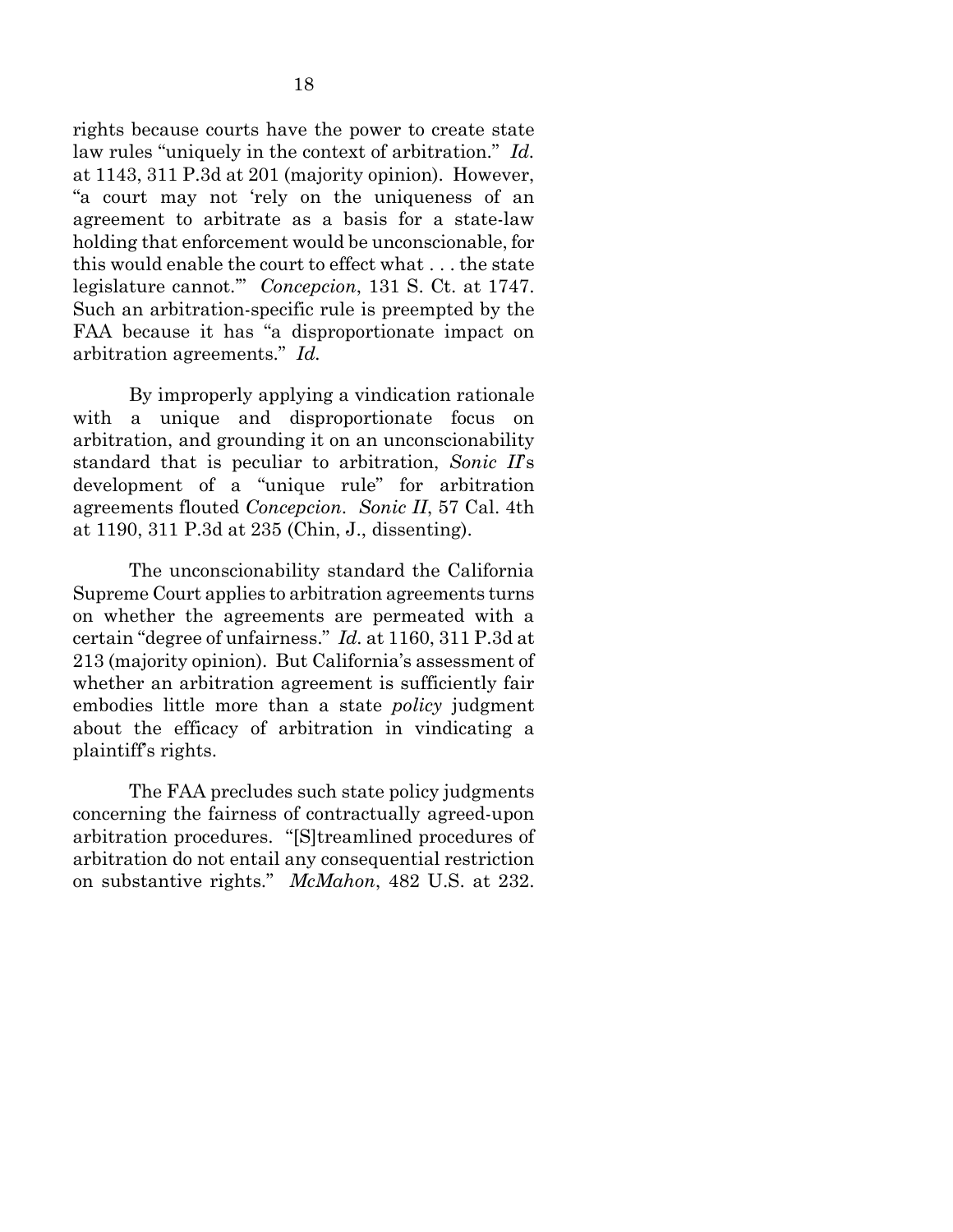The FAA imposes a binding value judgment about the merits of enforcing arbitration agreements as written, which cannot be superseded by state public policy in the guise of an unconscionability defense. *See Concepcion*, 131 S. Ct. at 1753 ("States cannot require a procedure that is inconsistent with the FAA, even if it is desirable for unrelated reasons."). "[T]here is nothing inherently unfair or oppressive about arbitration clauses." *Coleman v. Prudential Bache Sec., Inc.*, 802 F.2d 1350, 1352 (11th Cir. 1986).

Contrary to the California Supreme Court's pronouncement in *Sonic II*, state courts cannot evaluate arbitration agreements based on whether the arbitration process sufficiently resembles the advantageous litigation procedures from which one party may benefit under state law outside the arbitral forum, even if the court believes that this comparative analysis may be desirable to that party (invariably, the plaintiff as it turns out) for fairness reasons. *See Concepcion*, 131 S. Ct. at 1752-53; *see also Reed Elsevier, Inc. ex rel. LexisNexis Div. v. Crockett*, 734 F.3d 594, 600 (6th Cir. 2013) (holding that arbitration procedure could not be found unconscionable so as to defeat FAA preemption, even though it was adhesive and one-sided, since "all of these things—the one-sided nature of the arbitration clause, and its adhesive nature—were also present" in *Italian Colors* yet this Court found the arbitration agreement there enforceable, "all of those concerns notwithstanding").

By definition, such a comparison test depends, improperly, on the uniqueness of arbitration. *See Ex parte McNaughton*, 728 So. 2d 592, 598-99 (Ala. 1998). "[T]he heart of the asserted unfairness is the disparity"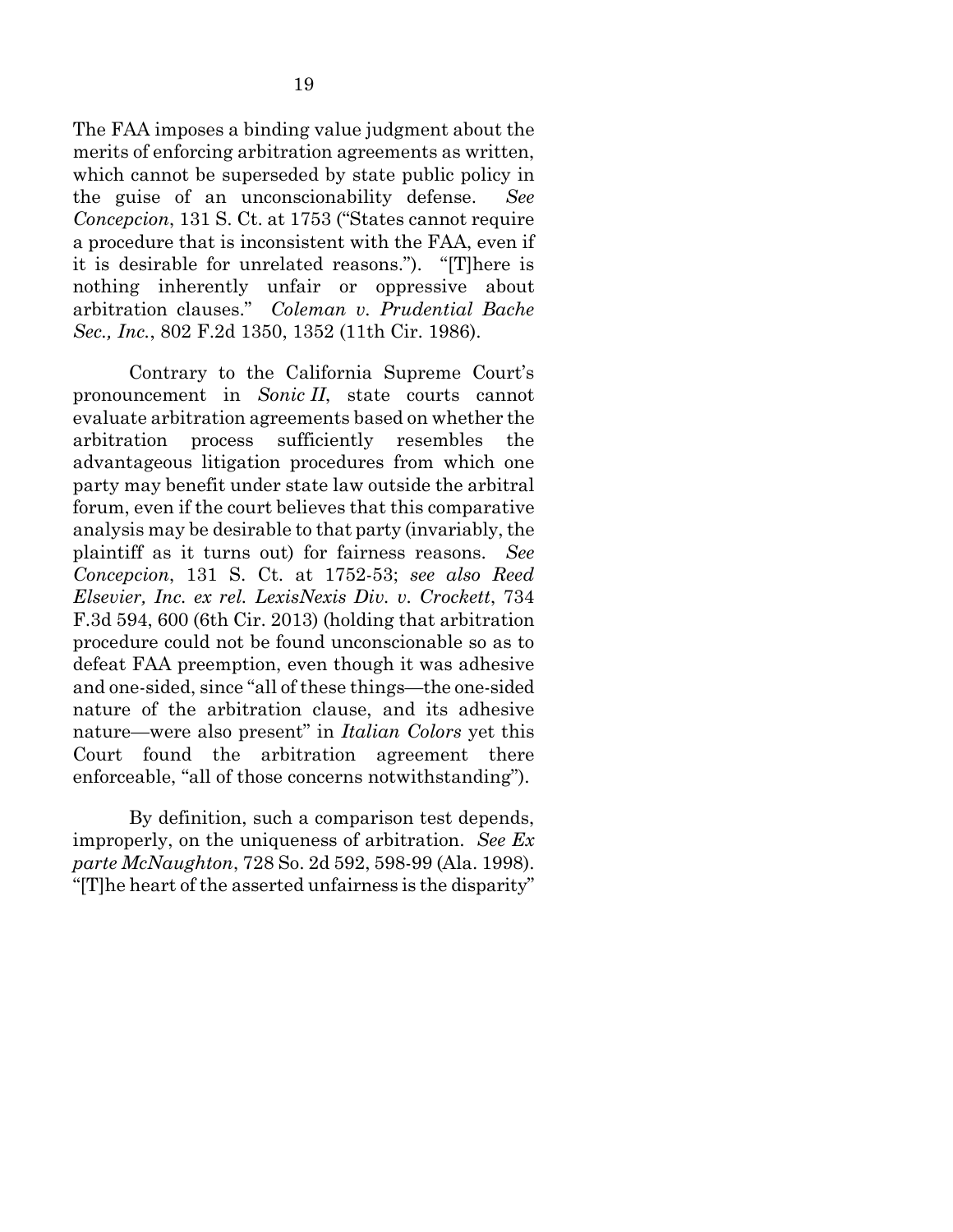between arbitration and litigation outside the arbitral forum, and the supposed lack of fairness therefore improperly derives its meaning from the fact that an arbitration agreement is at issue. *THI of N.M. at Hobbs Ctr., LLC v. Patton*, 741 F.3d 1162, 1169 (10th Cir. 2014). Simply put, "just as the FAA preempts a state statute that is predicated on the view that arbitration is an inferior means of vindicating rights, it also preempts state common law—including the law regarding unconscionability—that bars an arbitration agreement because of the same view." *Id.* at 1167.

**2.** *Iskanian***.** In *Iskanian v. CLS Transportation Los Angeles, LLC*, 59 Cal. 4th 348, 362- 66, 327 P.3d 129, 134-37 (2014), the California Supreme Court revisited its holding in *Gentry* that class waivers in mandatory employment arbitration agreements are unenforceable as against public policy where such waivers prevent the effective vindication of employees' unwaivable rights under state wage and hour laws. The court overruled *Gentry*, holding that "[u]nder the logic of *Concepcion*, the FAA preempts *Gentry*'s rule against employment class waivers." *Id.* at 364, 327 P.3d at 136.

Nevertheless, the California Supreme Court went out of its way to reaffirm that "an arbitration process [must be] accessible, affordable, and consistent with fundamental attributes of arbitration" and that "the FAA does not prevent states through legislative or judicial rules from addressing the problems of affordability and accessibility of arbitration." *Id.* at 366, 327 P.3d at 137.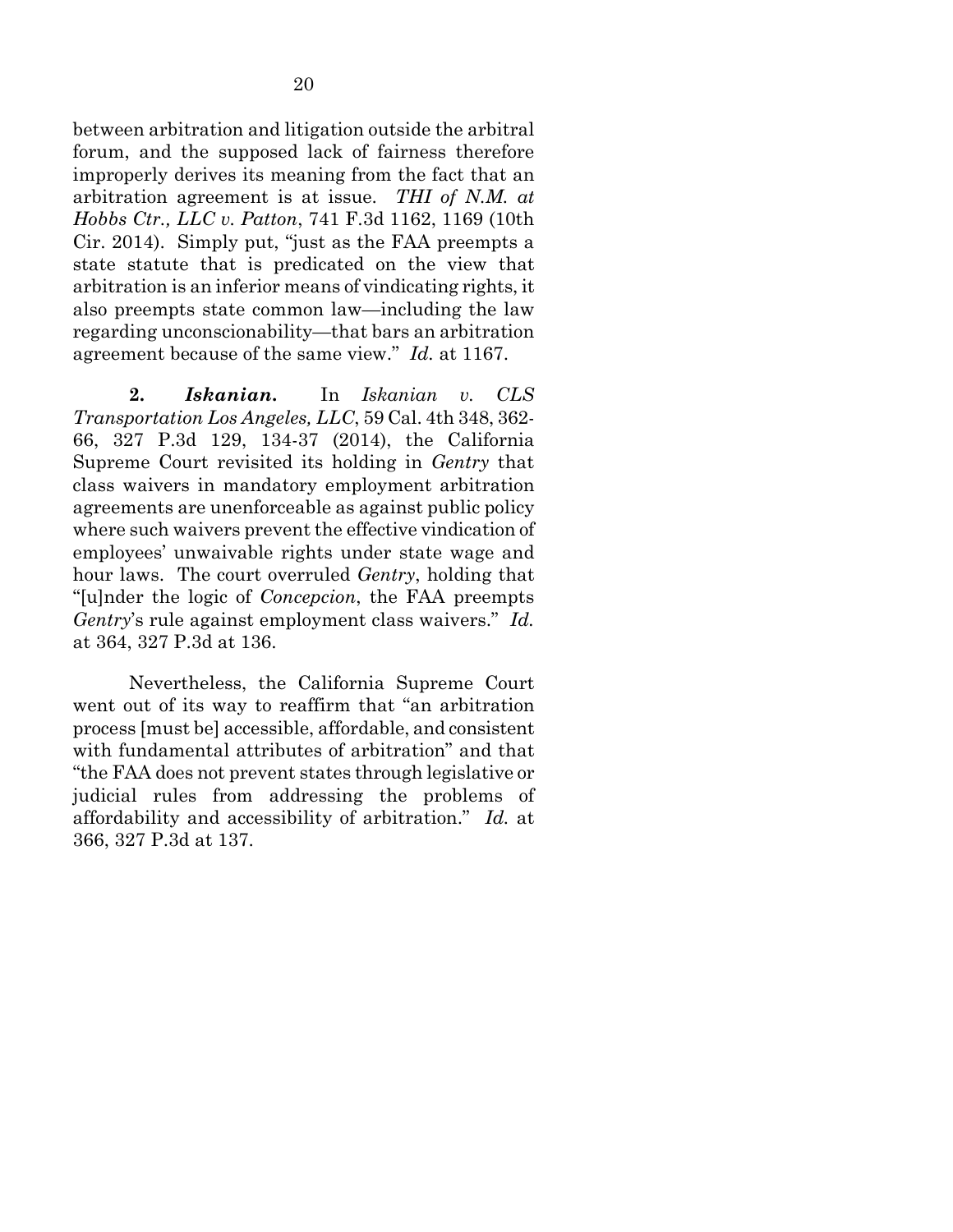Although he concurred in the result, Justice Chin again disagreed with the majority's reaffirmance of the *Sonic II* standard because "an arbitration agreement may not be invalidated based on a court's subjective view that the agreement's waiver of the [Labor Commissioner] procedures and protections would render arbitration less 'effective . . . for wage claimants' than a 'dispute resolution mechanism' that includes those procedures and protections." *Id.* at 393, 327 P.3d at 156 (Chin, J., concurring).

**3. Other state court cases since**  *Concepcion***.** Other state supreme courts have continued to resist and evade *Concepcion* since this Court decided that case in 2011. Indeed, this Court has itself twice had to summarily reverse state high courts that have flatly refused to apply the FAA as construed in *Concepcion*.

In *Marmet Health Care Center, Inc. v. Brown*, 565 U.S. \_\_, 132 S. Ct. 1201 (2012) (per curiam), this Court summarily reversed a decision of the West Virginia Supreme Court of Appeals that refused to enforce an arbitration agreement. The plaintiffs in *Marmet* brought negligence and wrongful death actions against nursing homes in which their relatives had died, and the state high court refused to enforce agreements requiring that such claims be arbitrated. *Id.* at 1202-03. The state supreme court held that "'Congress did not intend for the FAA to be, in any way, applicable to personal injury or wrongful death suits that only collaterally derive from a written agreement that evidences a transaction affecting interstate commerce, particularly where the agreement involves a service that is a practical necessity for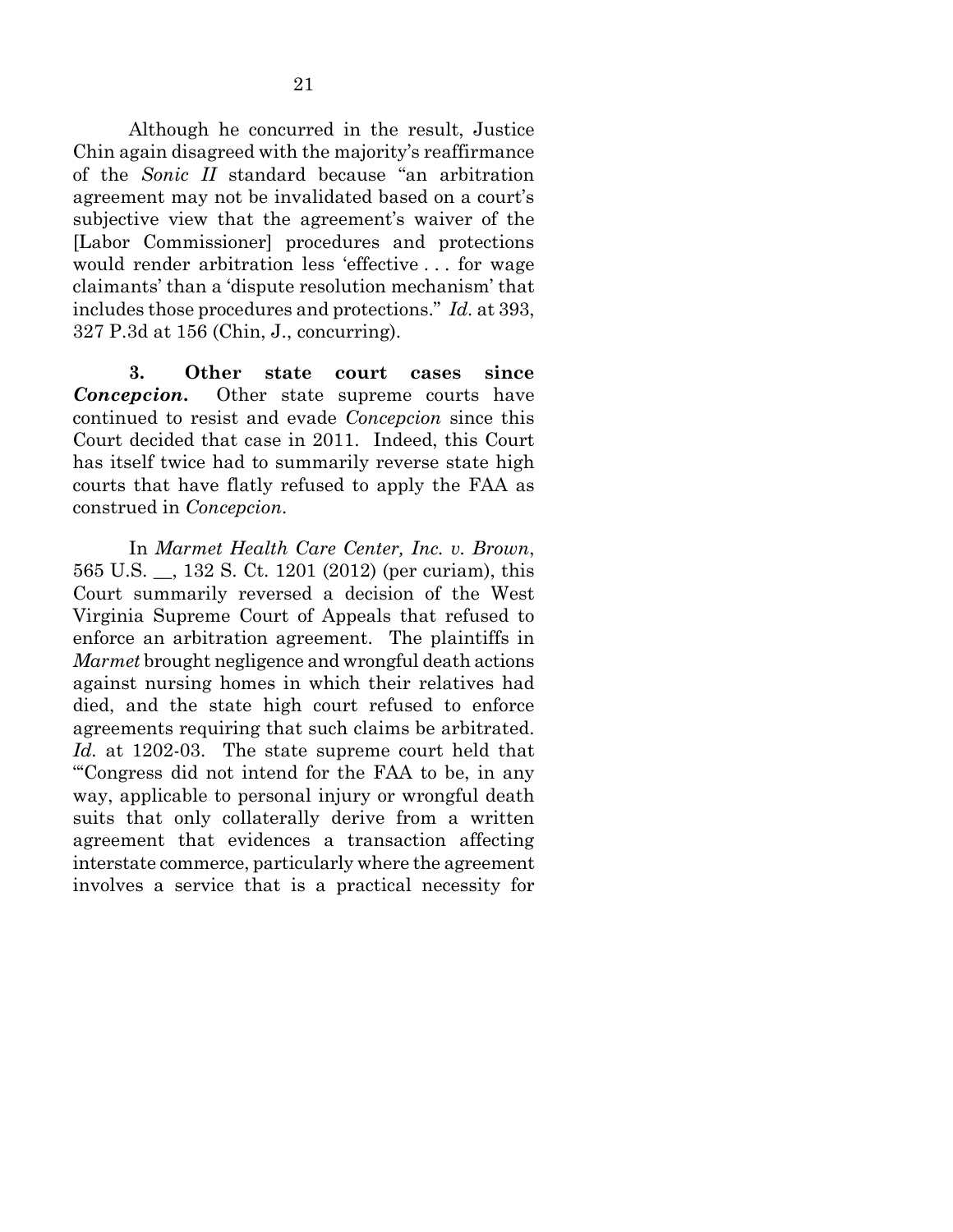members of the public." *Id.* at 1203. In reversing that decision, this Court reiterated that "West Virginia's prohibition against predispute agreements to arbitrate personal-injury or wrongful-death claims against nursing homes is a categorical rule prohibiting arbitration of a particular type of claim, and that rule is contrary to the terms and coverage of the FAA." *Id.* at 1203-04.

Shortly after *Marmet*, this Court summarily reversed another state high court decision refusing to compel arbitration, this time from Oklahoma. *See Nitro-Lift Techs., L.L.C. v. Howard*, 568 U.S. \_\_, 133 S. Ct. 500, 501 (2012) (per curiam). In that case, the Oklahoma Supreme Court refused to enforce an arbitration clause in a noncompetition agreement between Nitro-Lift and two former employees, holding that Oklahoma law embodying a state public policy against noncompetition agreements trumped the FAA's mandate that an arbitrator decide whether the noncompetition agreements were valid. *Id.* at 501-02. In reversing, this Court emphasized that "State courts rather than federal courts are most frequently called upon to apply the  $[FAA] \ldots$ , including the Act's national policy favoring arbitration. It is a matter of great importance, therefore, that state supreme courts adhere to a correct interpretation of the legislation." *Id.* at 501. The Oklahoma Supreme Court disregarded the FAA in "assum[ing] the arbitrator's role by declaring the noncompetition agreements null and void"; "the FAA forecloses precisely this type of 'judicial hostility towards arbitration.'" *Id.* at 503.

Other state supreme court opinions have likewise continued resisting *Concepcion* in less obvious,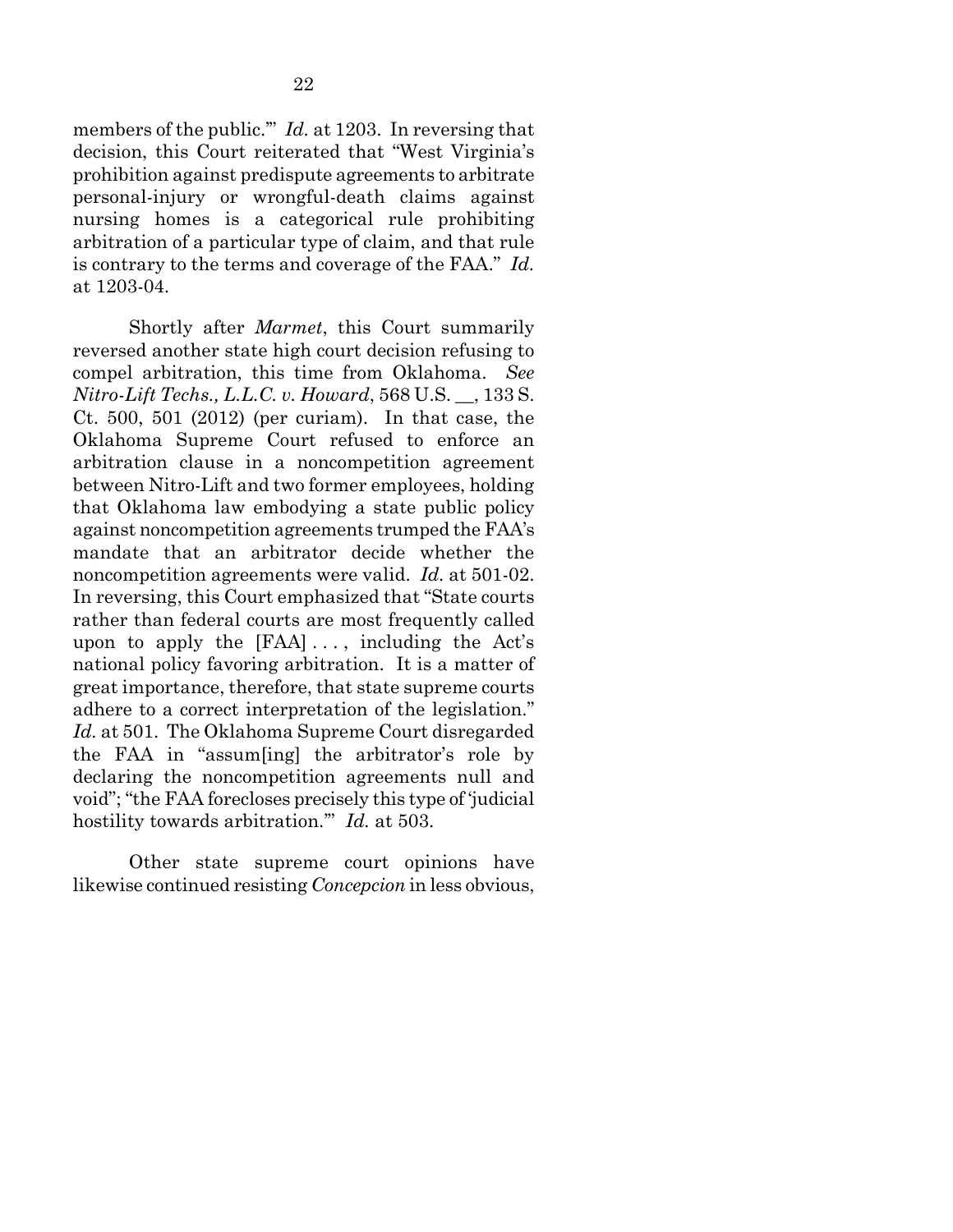but no less troubling, ways. One example of this trend is *Schnuerle v. Insight Communications Co.*, 376 S.W.3d 561, 573 (Ky. 2012), where the Kentucky Supreme Court applied *Concepcion* to an arbitration agreement between a broadband Internet company and its subscribers that contained a class arbitration waiver. *Id.* at 565-66. While the state high court reluctantly held that *Concepcion* compelled it to enforce the class waiver under the FAA, *id.* at 569, the court imposed a significant caveat:

> *Concepcion* does not disturb the basic principle that an arbitration clause is not enforceable if it fails to provide plaintiffs with an adequate opportunity to vindicate their claims. . . . Accordingly, arbitration clauses certainly may continue to be struck down as unconscionable if their terms strip claimants of a statutory right, which cannot be vindicated by arbitration, because, for example, the arbitration costs on the plaintiff are prohibitively high.

*Id.* at 573. Thus, the Kentucky Supreme Court has preserved the effective vindication rationale as applied to state law that this Court has long condemned. *See Perry*, 482 U.S. at 489-90; *Mitsubishi Motors*, 473 U.S. at 628; *Southland Corp. v. Keating*, 465 U.S. 1, 10-11, 16 & n.11 (1984).

Similarly, in *Gandee v. LDL Freedom Enterprises, Inc.*, 176 Wash. 2d 598, 603-10, 293 P.3d 1197, 1199-1203 (2013), the Washington Supreme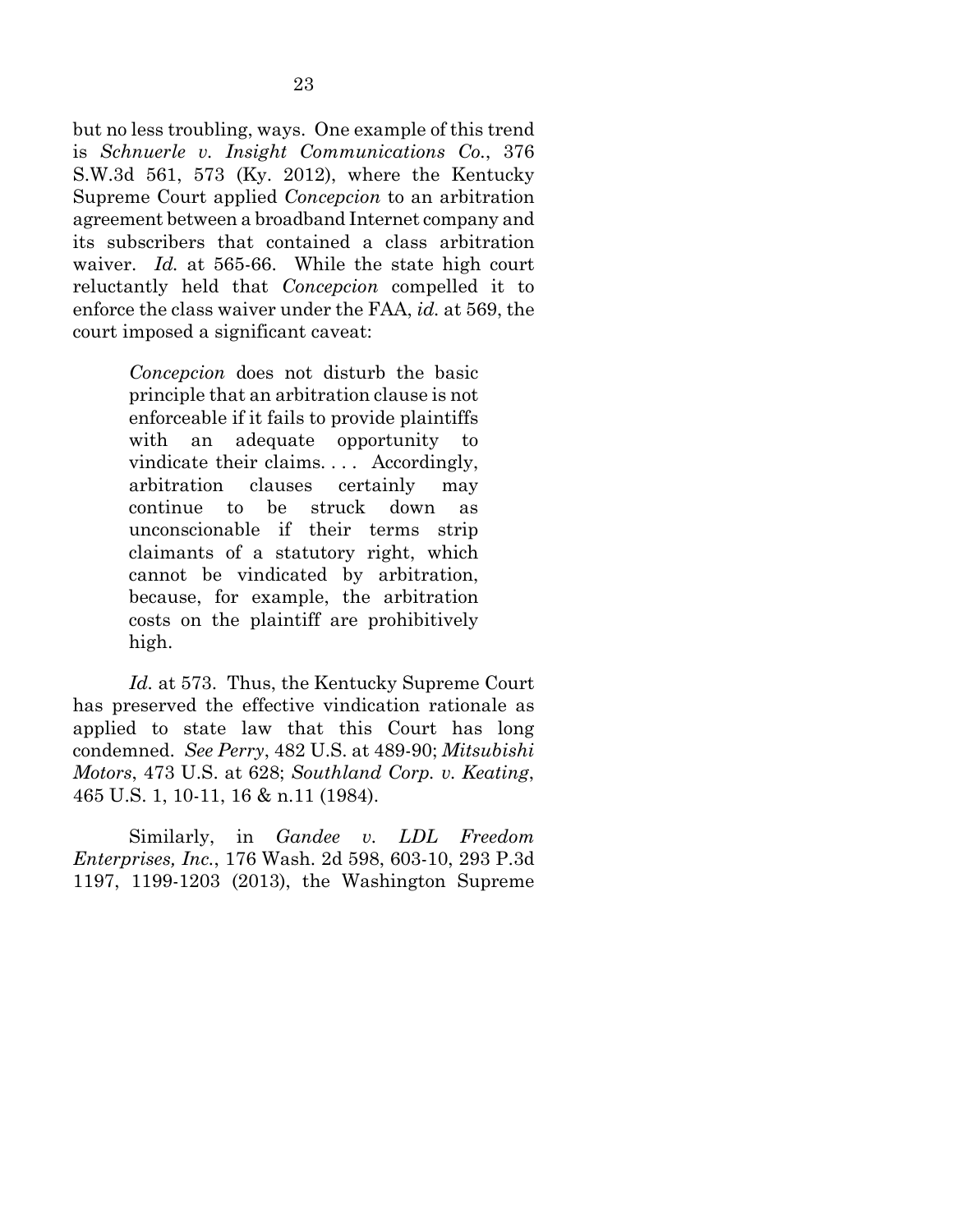Court narrowly construed *Concepcion* in invalidating an arbitration clause in a debt adjustment contract. *Gandee* held that the venue, fee-shifting, and statute of limitations provisions of the arbitration clause were unconscionable because they thwarted "the [state] legislature's intent to encourage consumers to vindicate their rights." *Id.* at 605, 293 P.3d at 1201. In analyzing whether this outcome was preempted by the FAA after *Concepcion*, the Washington Supreme Court construed *Concepcion* as limited to its facts, *id.* at 609- 10, 293 P.3d at 1202-03, so that "*Concepcion* provides no basis for preempting [Washington's] relevant case law nor does it require the enforcement of Freedom's arbitration clause" *id.* at 610, 293 P.3d at 1203.

In *Brewer v. Missouri Title Loans*, 364 S.W.3d 486, 490-91, 493-94 (Mo. 2012), the Missouri Supreme Court also sidestepped *Concepcion* in striking down as unconscionable an arbitration clause containing a class waiver in a car title loan agreement. The Missouri high court explained that "[b]ecause the purpose of the [FAA] is to ensure efficient dispute resolution, the analysis in *Concepcion* assumes the availability of a practical, viable means of individualized dispute resolution through arbitration." *Id.* at 494. Since the plaintiff had introduced evidence that no lawyer would take her case to individual arbitration because of the prohibitive costs involved, the court concluded that she could not vindicate her state statutory rights in arbitration and that the FAA therefore did not require enforcement of the arbitration clause. *Id.* at 493-94. This result flouts the decisions in *Concepcion* and *Italian Colors*. *See Italian Colors*, 133 S. Ct. at 2312 n.5 ("[T]he FAA's command to enforce arbitration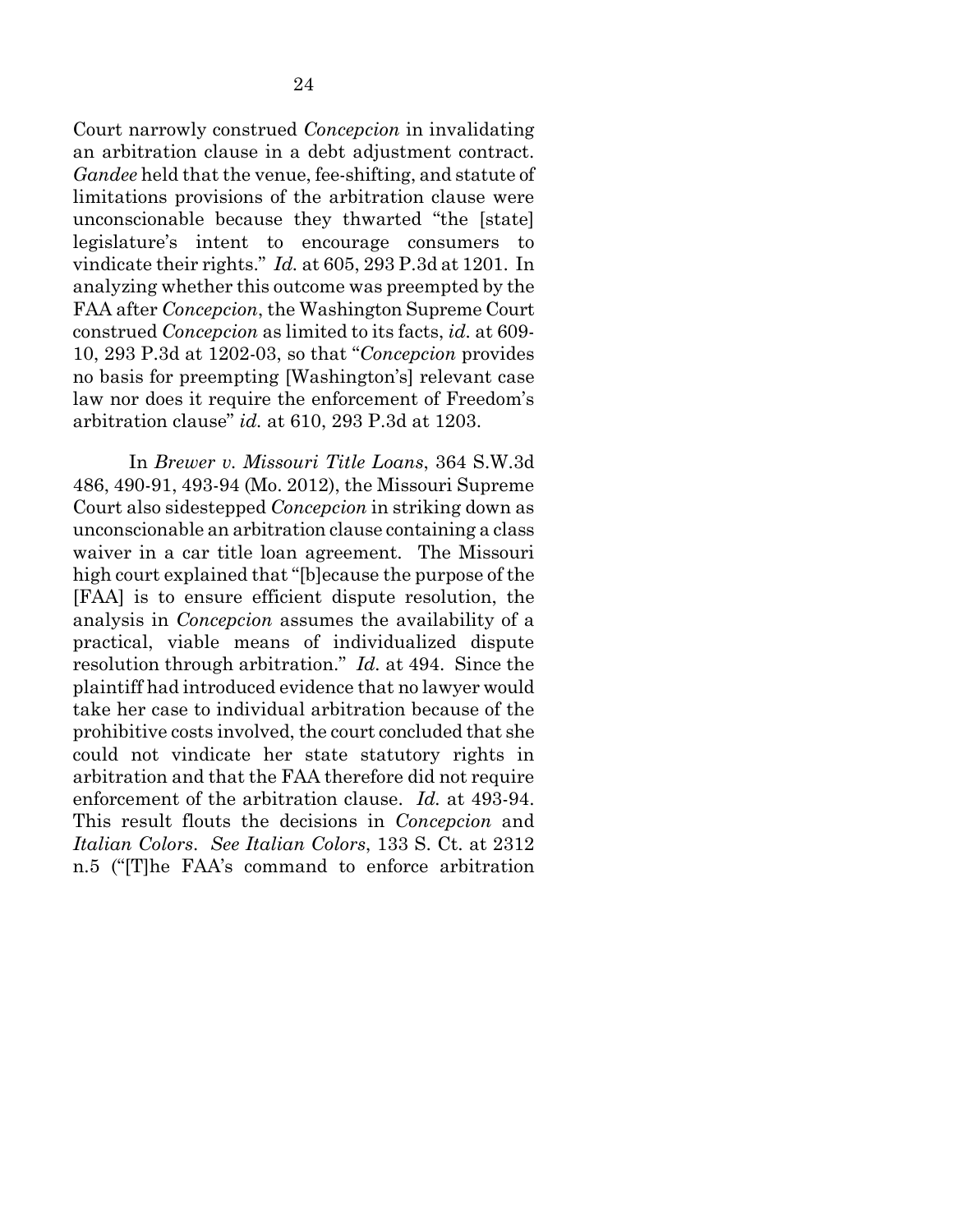agreements trumps any interest in ensuring the prosecution of low-value claims."); *Concepcion*, 131 S. Ct. at 1753 ("States cannot require a procedure that is inconsistent with the FAA, even if it is desirable for unrelated reasons."). Indeed, the dissenting opinion condemned the majority for "engag[ing] in intellectual gymnastics to create 'life after *Concepcion*.'" *Brewer*, 364 S.W.3d at 504 (Price, J., dissenting).

The Montana Supreme Court refused to enforce an arbitration clause in a payday loan agreement based on pre-*Concepcion* case law requiring arbitration clauses to clearly and conspicuously explain the consequences of arbitrating because arbitration inherently involves the waiver of fundamental rights to jury trial and access to the courts. *Kelker v. Geneva-Roth Ventures, Inc.*, 369 Mont. 254, 259, 303 P.3d 777, 781 (2013). While the Montana high court portrayed its "clear and conspicuous" test as generally applicable to all contracts, this state-law contract defense is preempted by the FAA because it "appl[ies] only to arbitration [and] derive[s] [its] meaning from the fact that an agreement to arbitrate is at issue." *Concepcion*, 131 S. Ct. at 1746[.4](#page-30-0)

<span id="page-30-0"></span>The Ninth Circuit has disagreed with the Montana Supreme Court on this point and held that its "reasonable expectations/fundamental rights rule runs contrary to the FAA as interpreted by *Concepcion* because it disproportionally applies to arbitration agreements, invalidating them at a higher rate than other contract provisions." *Mortensen v. Bresnan Commc'ns, LLC*, 722 F.3d 1151, 1161 (9th Cir. 2013).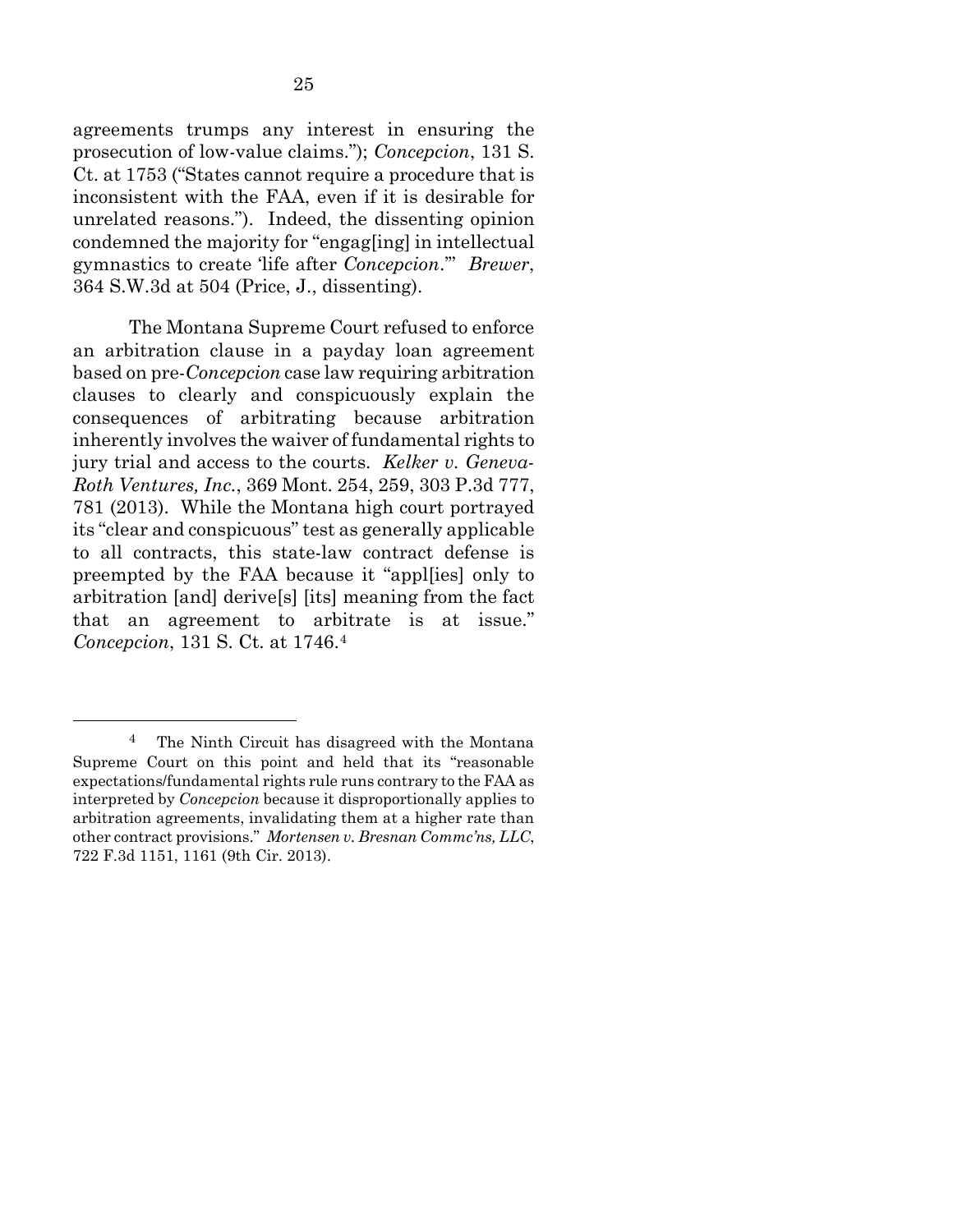The New Jersey Supreme Court has followed the same erroneous course. In *Atalese v. U.S. Legal Services Group, L.P.*, 219 N.J. 430, 446-48, 99 A.3d 306, 315-16 (2014), *petition for cert. filed*, \_\_ U.S.L.W. \_\_ (U.S. Jan. 21, 2015) (No. 14-882), that court invalidated an arbitration clause in a contract for debt adjustment services because it did not provide the consumer sufficiently clear and unambiguous notice that she was giving up her right to have her statutory claims adjudicated in court. The court explained that "because arbitration involves a waiver of the right to pursue a case in a judicial forum, 'courts take particular care in assuring the knowing assent of both parties to arbitrate, and a clear mutual understanding of the ramifications of that assent.'" *Id.* at 442-43, 99 A.3d at 313. As the Third Circuit held in a similar case, the New Jersey Supreme Court was wrong because "applying a heightened 'knowing and voluntary' standard to arbitration agreements would be inconsistent with the FAA." *Morales v. Sun Constructors, Inc.*, 541 F.3d 218, 224 (3d Cir. 2008).

While these cases represent only a handful of the many state court cases that have sought to evade the FAA's preemptive mandate after *Concepcion*, they show that the problem of enforcement of the FAA in state courts persists—particularly in California—and requires this Court's ongoing supervision. As we explain in the next section, the California Court of Appeal's decision in this case is but another example of this trend.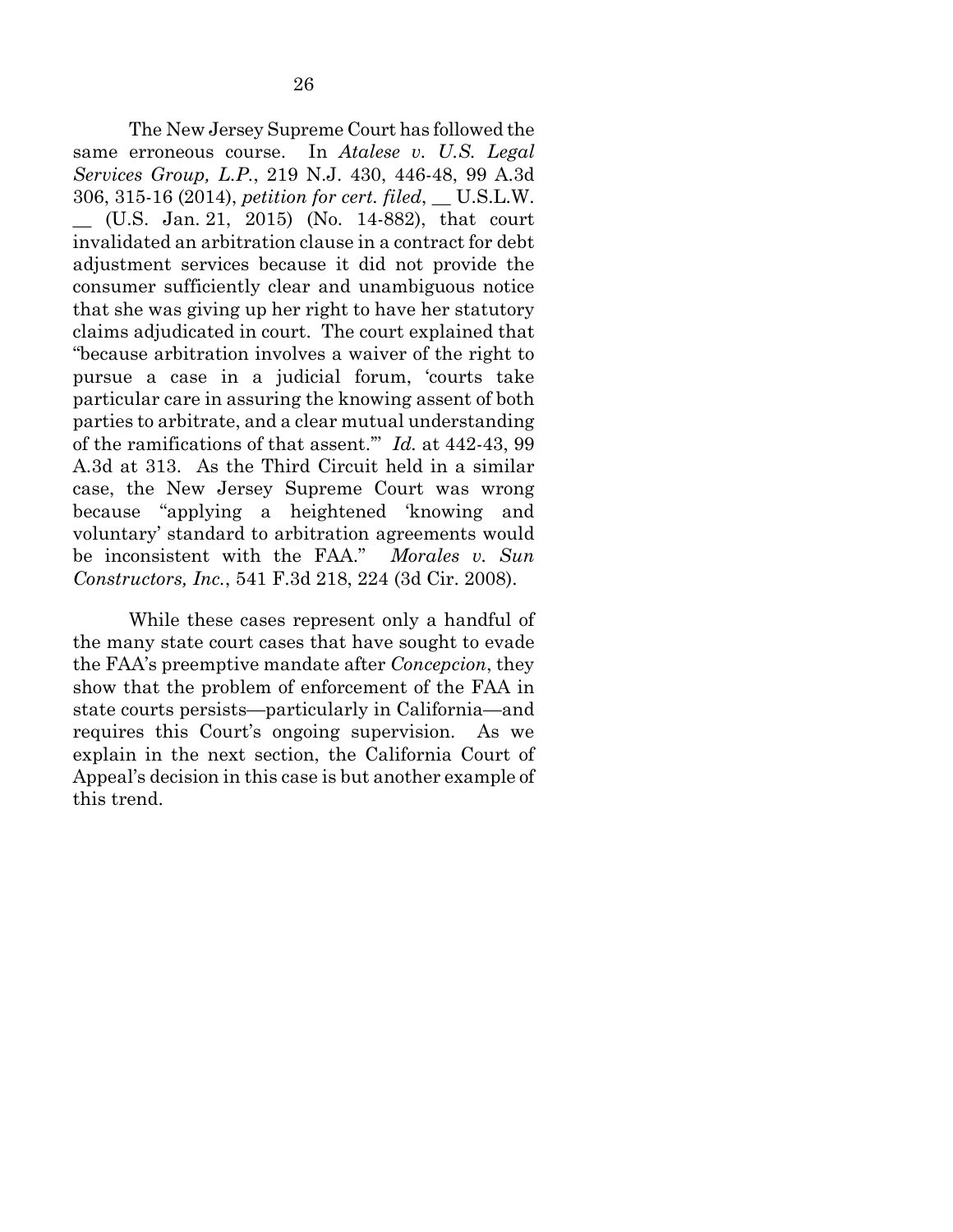### **IV. THE CALIFORNIA COURT OF APPEAL'S DECISION IN THIS CASE IS SIMPLY THE LATEST ATTEMPT TO EVADE**  *CONCEPCION* **AND THE FAA.**

The court below continued the trend of state court evasion of FAA preemption, this time under the guise of contract interpretation. The result is of a piece with prior state court cases refusing to apply arbitration clauses as written and continues "the judicial hostility towards arbitration that prompted the FAA [which has] manifested itself in 'a great variety' of 'devices and formulas' declaring arbitration against public policy." *Concepcion*, 131 S. Ct. at 1747.

DIRECTV's customer agreement contained an arbitration clause that included a class arbitration waiver. Pet. App. 4a-5a. That provision concluded with the following sentence: "If, however, the law of your [i.e., the customer's] state would find this agreement to dispense with class arbitration procedures unenforceable, then this entire Section 9 [i.e., the entire arbitration clause] is unenforceable.'" Pet. App. 5a*.* Imburgia sought to bring a class action against DIRECTV in state court alleging that DIRECTV violated various state consumer protection laws by improperly charging early termination fees to its customers. Pet. App. 3a. After the state trial court denied DIRECTV's motion to compel arbitration, the California Court of Appeal affirmed by applying state law preempted by the FAA. Pet. App. 3a-4a.

The Court of Appeal reasoned that the arbitration clause's reference to "the law of your state" meant "the law of your state without considering the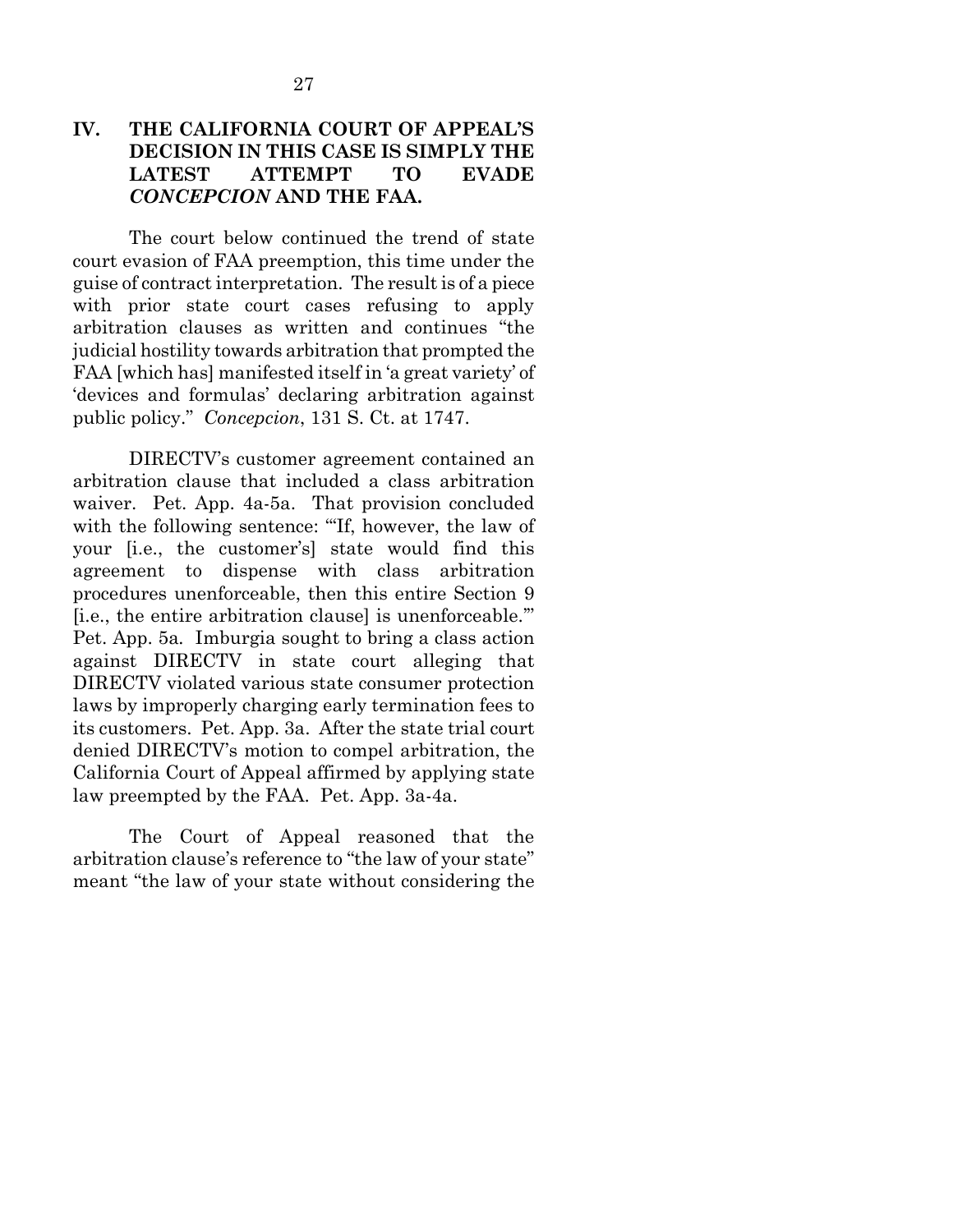preemptive effect, if any, of the FAA"—i.e., California law before *Concepcion*. Pet. App. 8a. In doing so, the court relied on contractual interpretation principles under state law (e.g., the specific controls the general, contract language should be construed against the drafter) and rejected contrary holdings of federal courts. Pet. App. 8a-15a; *but see Nitro-Lift*, 133 S. Ct. at 504 ("There is no general-specific exception to the Supremacy Clause."). In particular, the court rejected a Ninth Circuit opinion construing the same provision in DIRECTV's arbitration clause in exactly the opposite way. Pet. App. 12a-15a; *see Murphy*, 724 F.3d at 1225-28. The Ninth Circuit held in *Murphy* that, for purposes of interpreting the phrase "the law of your state" in DIRECTV's arbitration clause, the FAA (as construed in *Concepcion*) "*is* the law of California and of every other state" and that "[i]t follows that, under the doctrine of preemption, the *Discover Bank* rule is not, and indeed never was, California law." *Murphy*, 724 F.3d at 1226. The Ninth Circuit concluded that "[p]laintiffs' contention that the parties intended for state law to govern the enforceability of DIRECTV's arbitration clause, even if the state law in question contravened federal law, is nonsensical." *Id.* The Court of Appeal here brushed *Murphy* aside as "unpersuasive." Pet. App. 13a.

The California Court of Appeal fundamentally erred. It is bedrock constitutional law that "the incorporation of state law does not signify the inapplicability of federal law, for 'a fundamental principle in our system of complex national polity' mandates that 'the Constitution, laws, and treaties of the United States are as much a part of the law of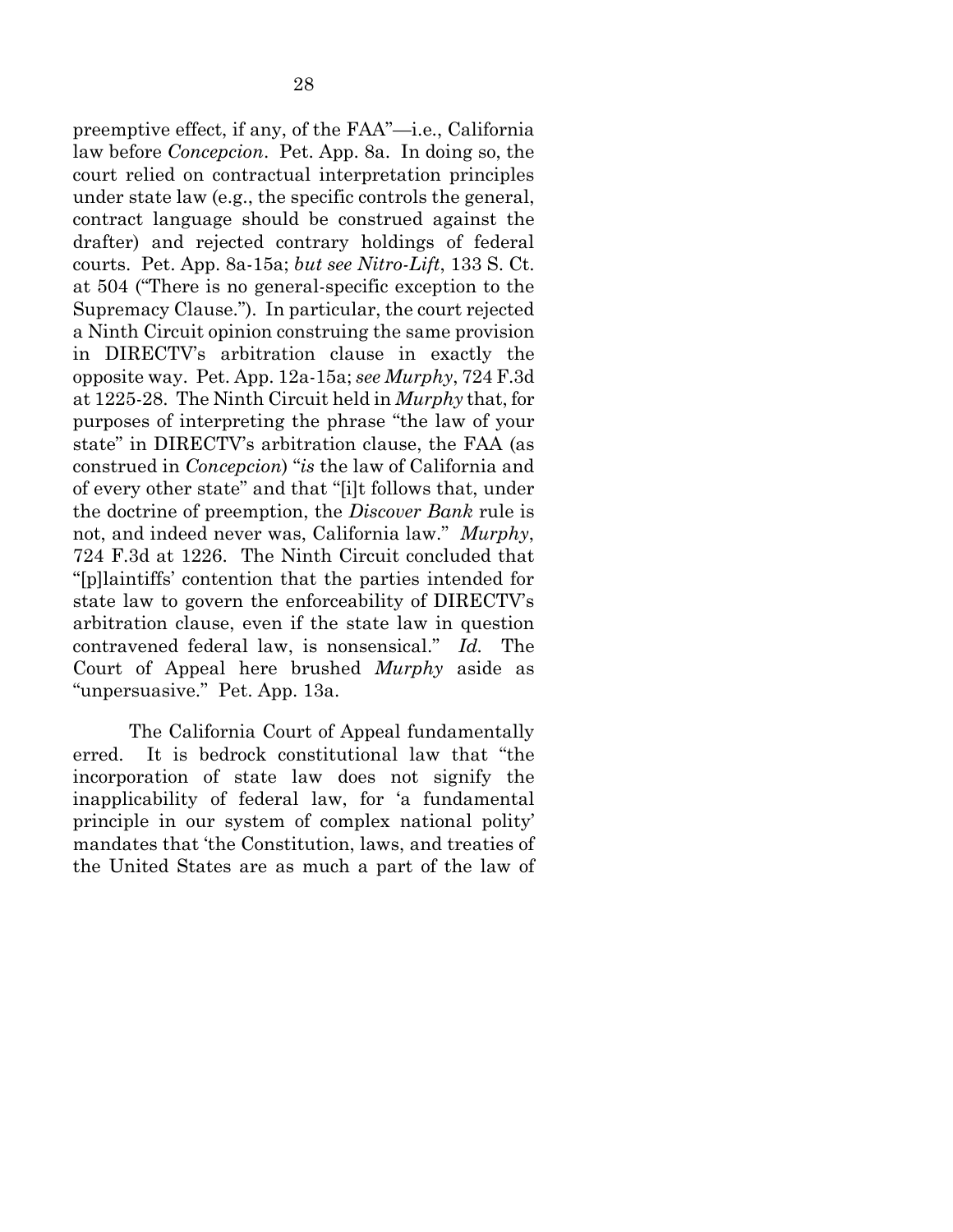every State as its own local laws and Constitution.'" *de la Cuesta*, 458 U.S. at 157 (quoting *Hauenstein v. Lynham*, 100 U.S. 483, 490 (1880)); *see also Testa v. Katt*, 330 U.S. 386, 390-92 (1947). There is no such thing as California law shorn of the FAA's preemptive effect after *Concepcion*. Federal law (including *Concepcion*'s interpretation of the FAA) is the law of California and always has been, and the reference to "the law of your state" in the DIRECTV arbitration clause incorporates the effect of FAA preemption. No matter how much California courts may wish to apply the anti-arbitration policy animating California law prior to *Concepcion* to invalidate arbitration clauses containing class action waivers, they cannot "opt out" of the Supremacy Clause.

The Court of Appeal's opinion in this case is but the latest example of a regrettable trend this Court noted in *Concepcion*—that "California's courts have been more likely to hold contracts to arbitrate unconscionable than other contracts." *Concepcion*, 131 S. Ct. at 1747. The transparency of the Court of Appeal's error is striking, confirming that the judicial hostility to arbitration that the FAA was enacted to extinguish is still alive and well in California.

Twice in recent years, this Court has been forced to summarily reverse state court rulings refusing to obey the Supremacy Clause and apply the FAA to invalidate state laws that are preempted by the FAA after *Concepcion*. *See Nitro-Lift*, 133 S. Ct. at 503 ("'It is this Court's responsibility to say what a statute means, and once the Court has spoken, it is the duty of other courts to respect that understanding of the governing rule of law.'"); *Marmet*, 132 S. Ct. at 1202